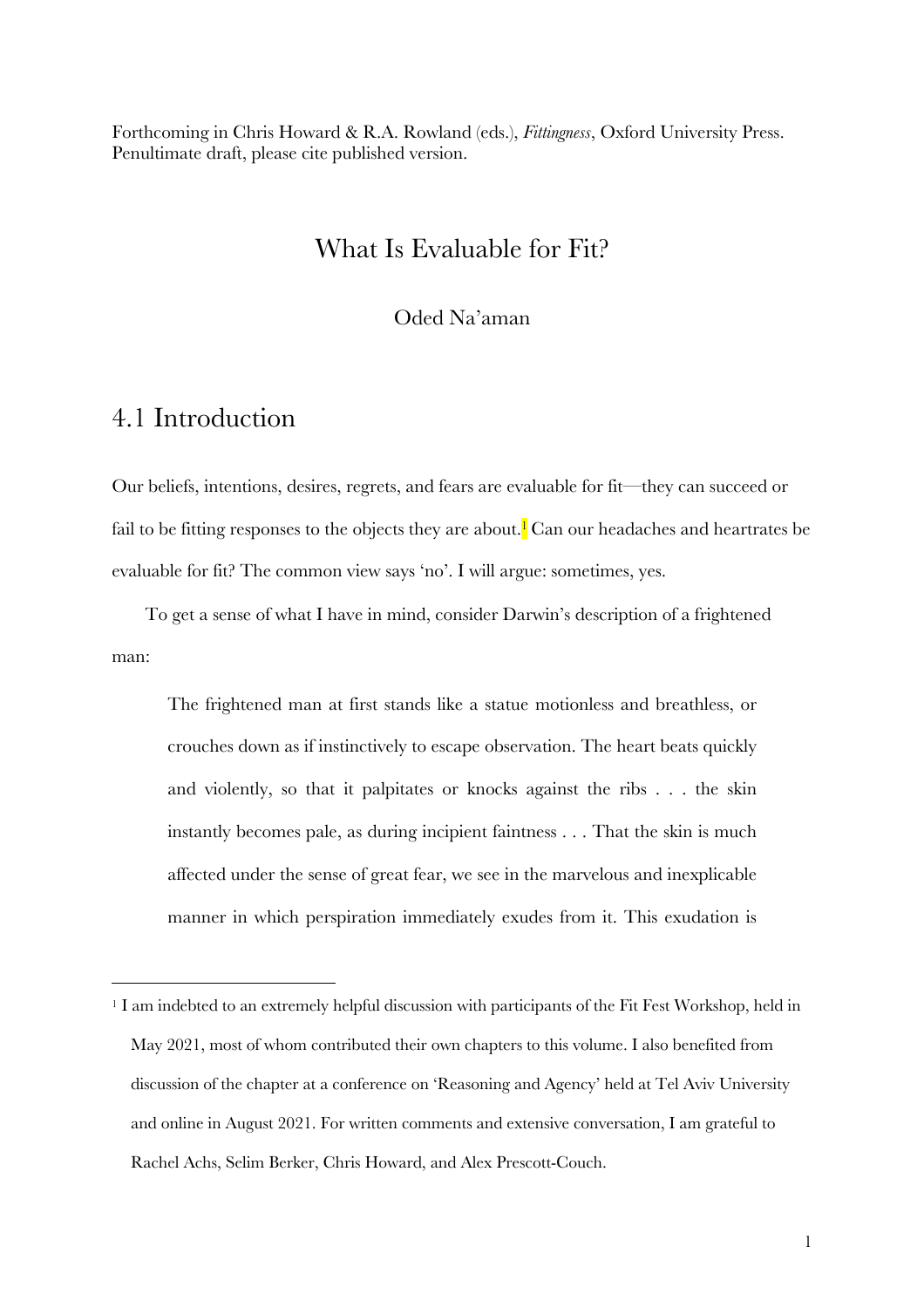all the more remarkable, as the surface is then cold, and hence the term a cold sweat . . . The hairs also on the skin stand erect; and the superficial muscles shiver. In connection with the disturbed action of the heart, the breathing is hurried. The salivary glands act imperfectly; the mouth becomes dry . . . One of the best-marked symptoms is the trembling of all the muscles of the body; and this is often first seen in the lips. From this cause, and from the dryness of the mouth, the voice becomes husky or indistinct, or may altogether fail. (Darwin 1872/2009: 290–291)

My initial case against the common view asks: given that fear is evaluable for fit, why not the various bodily episodes and sensations that accompany fear? I then consider and resist various answers to this question.

The common view is usually not expressed in terms of fit, but in terms of rationality, justification, or reasons: the view is that sensations and bodily episodes are not evaluable by standards of rationality, justification, or reasons. I will eventually argue that the notion of fitevaluability better captures the phenomenon in question, but for the sake of argument I begin by adopting the notion of *rational evaluability*.

Often, the common view makes its appearance when authors contrast states that are rationally evaluable with certain bodily episodes and sensations. Scanlon (1998: 20) contrasts belief and intention with hunger, tiredness, and distraction; Moran (2001: 114) contrasts desires we can reason to with hunger or fatigue;  $Bovle (2011: 22)$  says we can reason to belief but not to pain; Brady (2018: 81) contrasts rational emotions with experiences of coldness, tiredness, hunger, nausea, and irritation; and Neta (2018: 289) contrasts conspiring, concluding, resenting, and fearing with feeling tired, craving Doritos, and having an itch on your elbow. This is a small selection; there are many, many more examples of the common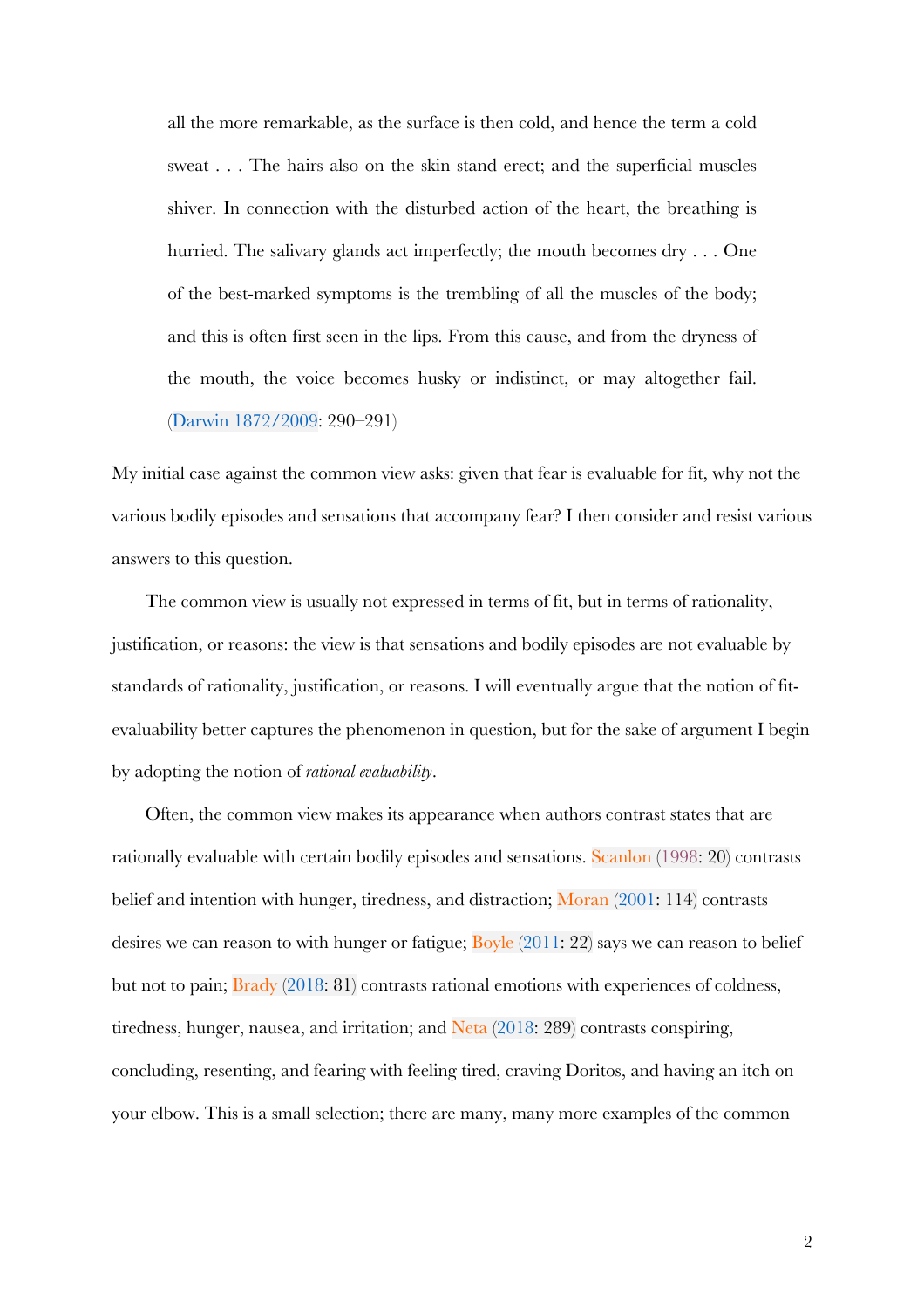view. That hunger, tiredness, and pains, like other bodily episodes and sensations, are not rationally evaluable is considered a truism not worth arguing for.

The common view about what is rationally evaluable has shaped contemporary discussions of fittingness, which focus on fitting *attitudes* to the exclusion of other possible candidates for fit-evaluation.2 I will challenge the assumption that sensations, feelings, and bodily episodes can at most be caused by fit-evaluable attitudes and suggest that, like attitudes, they are fit-evaluable when and because they are explained by fit-evaluable narratives.

I begin, in section 4.2, by drawing the distinction between rationally evaluable items and non-rational items. I recount what is often said in order to distinguish the kinds of items that fall in each category. Then, in section 4.3, I offer an initial case against the common view: I argue that according to our evaluative practices, an accelerated heartrate is rationally evaluable when associated with one's fear. In section 4.4, I consider and reject the objection that I misdescribe our evaluative practices. In section 4.5, I argue that the common view is informed by questionable theoretical assumptions. In particular, it seems to be widely assumed that whether a physical or mental phenomenon is ever fit-evaluable is determined by the type of phenomenon it is. In section 4.6, I suggest an alternative whereby the same type of phenomenon can be fit-evaluable on one occasion but not on another. What explains the difference, I argue, is that only in the former occasion the phenomenon is explained by the agent's fit-evaluable narrative as an element of emotion.

<sup>2</sup> To be sure, some of the historical literature on fittingness seems to assume that actions (as well as attitudes) are fit evaluable. See, for example, Broad (1930) and Ross (1939) (I thank Chris Howard for this point and for the references). However, McHugh and Way (forthcoming) is a great example of the contemporary tendency to privilege attitudes. I say more about this later.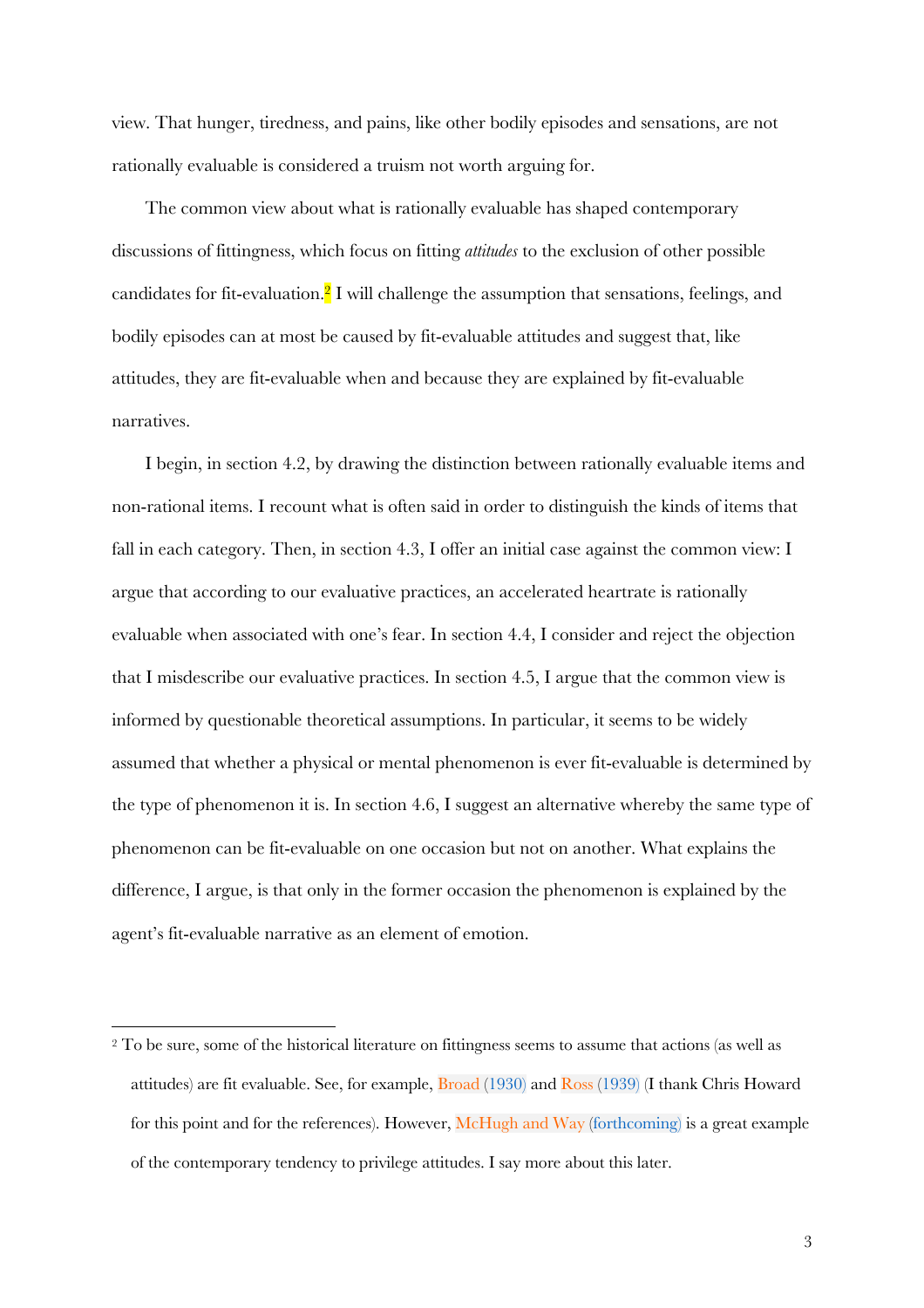### 4.2 The common view

Philosophers distinguish (1) things that are subject to, or assessable by, norms of rationality and justification and (2) things that are not. I will refer to things falling under (1) as *rationally evaluable items* and to things falling under (2) as *non-rational items*. How to analyse the distinction is controversial and various accounts of it have been offered, but there is a general agreement on what falls on each side of the distinction.

Consider the following lists, divided according to what I will call *the common view of the distinction*:

LIST 1. Rationally evaluable items:

Believing an online-meeting starts at 11 a.m., dreading the meeting, intending to join the meeting, joining the meeting, coming to the conclusion that the meeting had started at 10:30 a.m., regretting that you didn't double check the meeting time, and apologizing for your late arrival.

LIST 2. Non-rational items:

Feeling tired, having an itch on your chin, being hungry, experiencing a warm glow, feeling nauseous or dizzy, having a headache, digesting, sensing your heartrate accelerating, and your heartrate accelerating.

LIST 1 includes paradigmatic examples of rationally evaluable kinds, such as actions (joining the meeting), beliefs (believing the meeting starts at 11 a.m.) and intentions (intending to join the meeting). The list also includes emotions (dreading the meeting, regretting you didn't double check the meeting time). The view that at least some emotions are rationally evaluable is somewhat more controversial than the view that intentions and beliefs are rationally evaluable, and yet it is widely accepted. LIST 2 includes items that are almost universally thought to be non-rational, such as hunger, headaches, and heartrates.

4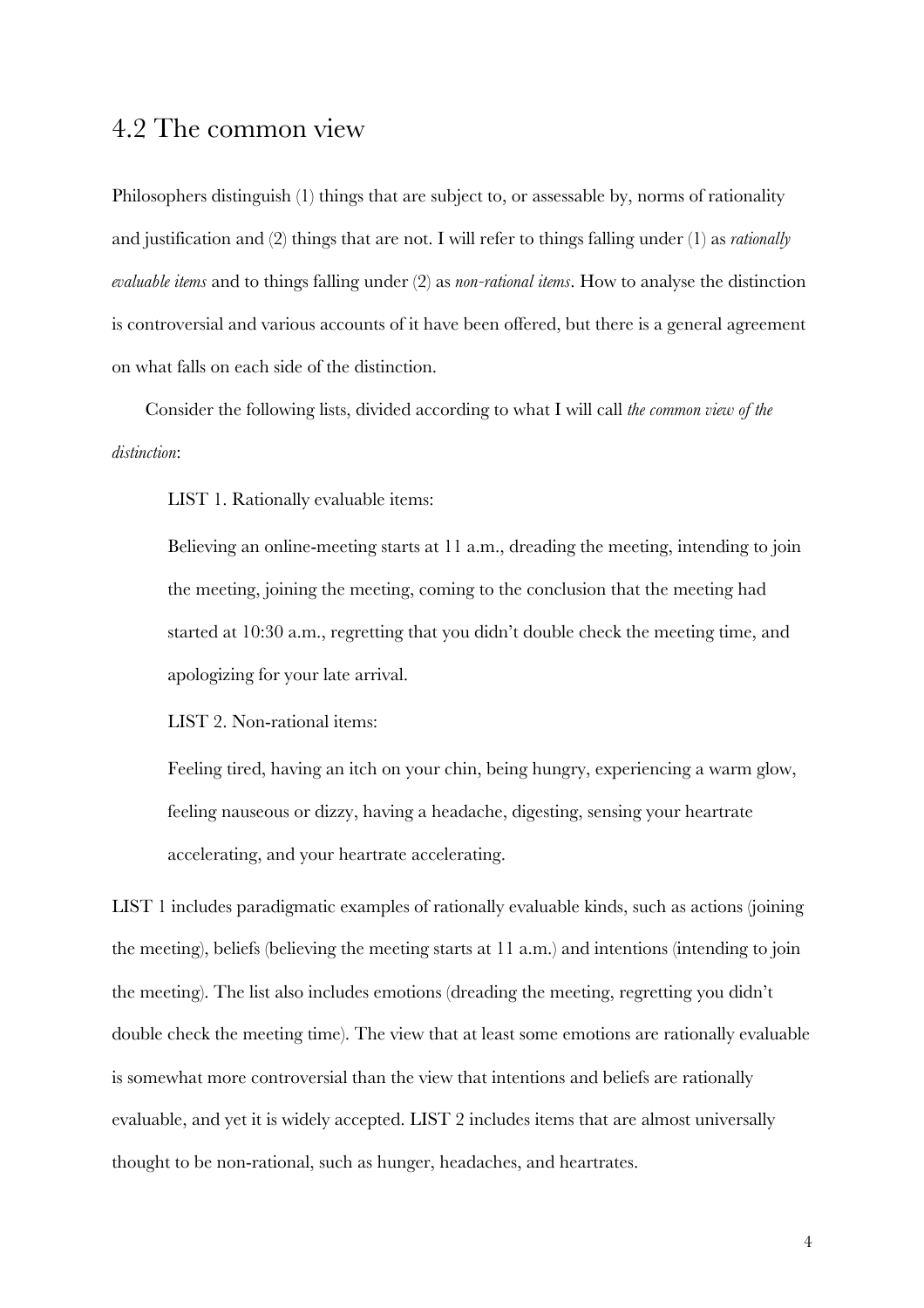My first goal is to dispute the way the distinction is normally applied, as illustrated by LIST 1 and LIST 2; I will argue that hunger, headaches, and heartrates can sometimes be rationally evaluable. My second goal is to make sense of the distinction in light of my first thesis. But first, consider what is often said of our evaluative practices in order to distinguish the kinds of items in LIST 1 from those in LIST 2. I summarize seven generally agreed upon and closely related characteristics of rationally evaluable items. With regard to each I explain how it leads to the common application of the distinction:

- a. **Rationally evaluable items are items to which we normally apply norms of rationality and justification.** It makes sense, according to our evaluative practices, to ask whether a person's belief that the meeting starts at 11 a.m. and her intention to join the meeting are rational and justified. We thus evaluate beliefs and intentions according to norms of rationality and justification. We also ask such questions and make such evaluations with respect to emotions, such as guilt, admiration, anger, pride, etc. However, it does not make sense to evaluate a person's headache or heartrate by applying to them norms of rationality and justification, so headaches and heartrates are non-rational.
- b. **Rationally evaluable items are items for which we normally seek and offer reasons-for-which explanations.** You might intelligibly ask why I dread the meeting in the specific sense of asking for the reason *in light of which* I dread the meeting.<sup>3</sup> But it would not be intelligible to ask me for the reason in light of which I

<sup>3</sup> I prefer the term *reasons-for-which* to *motivating reasons*. The term *motivating reasons* is often used to refer to the explanatory role of reasons as motivators of actions. A so-called *motivating reason* motivates an agent to act, as opposed to a *normative reason*, which counts towards the justification of the action. Attitudes, however, are not formed on the basis of motivations. That the bear is dangerous is not the reason that motivates my fear of the bear, it is the reason in light of which I fear the bear. It is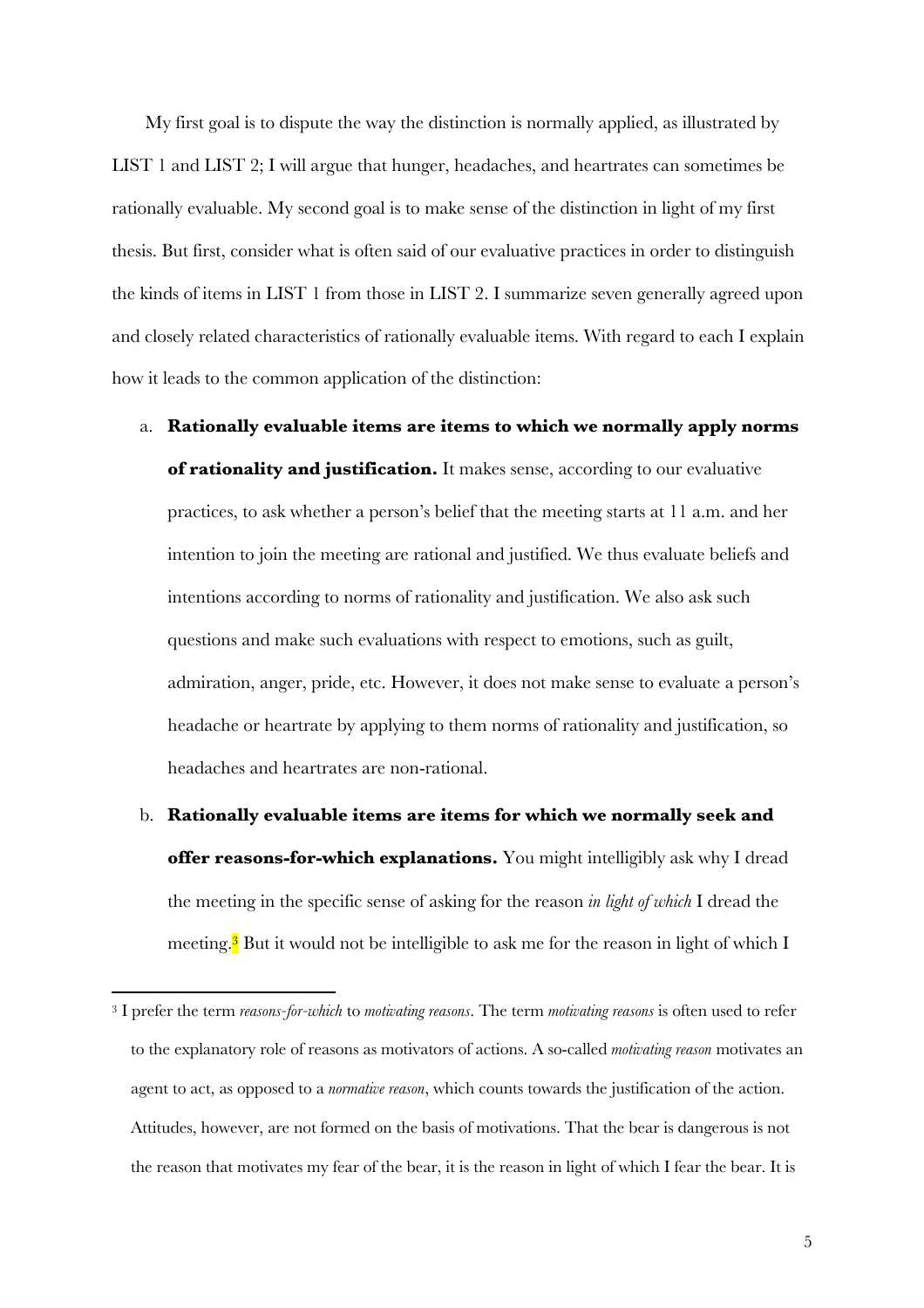am tired or dizzy. Though my tiredness and dizziness can, in principle, be explained, they cannot be rationalized or justified (Neta 2018: 289). So rationally evaluable items are items that can be given an explanation of a specific kind; they may be given a *reasons-for-which* explanation.

c. **Rationally evaluable items are items we normally expect to align with the agent's judgements.** Rationally evaluable items are answerable to the agent's judgements: their presence or absence is impacted by the presence or absence of the relevant evaluative judgements (Moran 2017: 144). My belief that the meeting starts at 11 a.m. should change when, after joining the meeting, I come to the conclusion that the meeting had started at 10:30 a.m. Similarly, I should change my intention to join the meeting if I judge that there is no reason for me to attend it after all. By contrast, it is not a rational failure on my part that my headache persists despite my judgement that it is bad nor do we expect my heartrate to drop simply because I cannot explain its sudden acceleration. Sometimes this point is put by saying that rationally evaluable items are 'judgement sensitive': they depend on a rational agent's judgements about normative reasons (Scanlon 1998: 20).

also the reason in light of which I run away. So the term *reasons-for-which* captures the explanatory role of reasons in the formation of both actions and attitudes. Moreover, I might have motivations that explain my action or attitude but are not the reasons in light of which I perform an action or form an attitude. My shyness can motivate my decision not to ask a question without being a reason in light of which I decide not to ask a question. So the term *reasons-for-which* is adequately broader but also adequately narrower than the term *motivating reasons*. I therefore think it more precisely picks out the relevant reason-explanation of rationally evaluable items. Thanks to Selim Berker for discussion.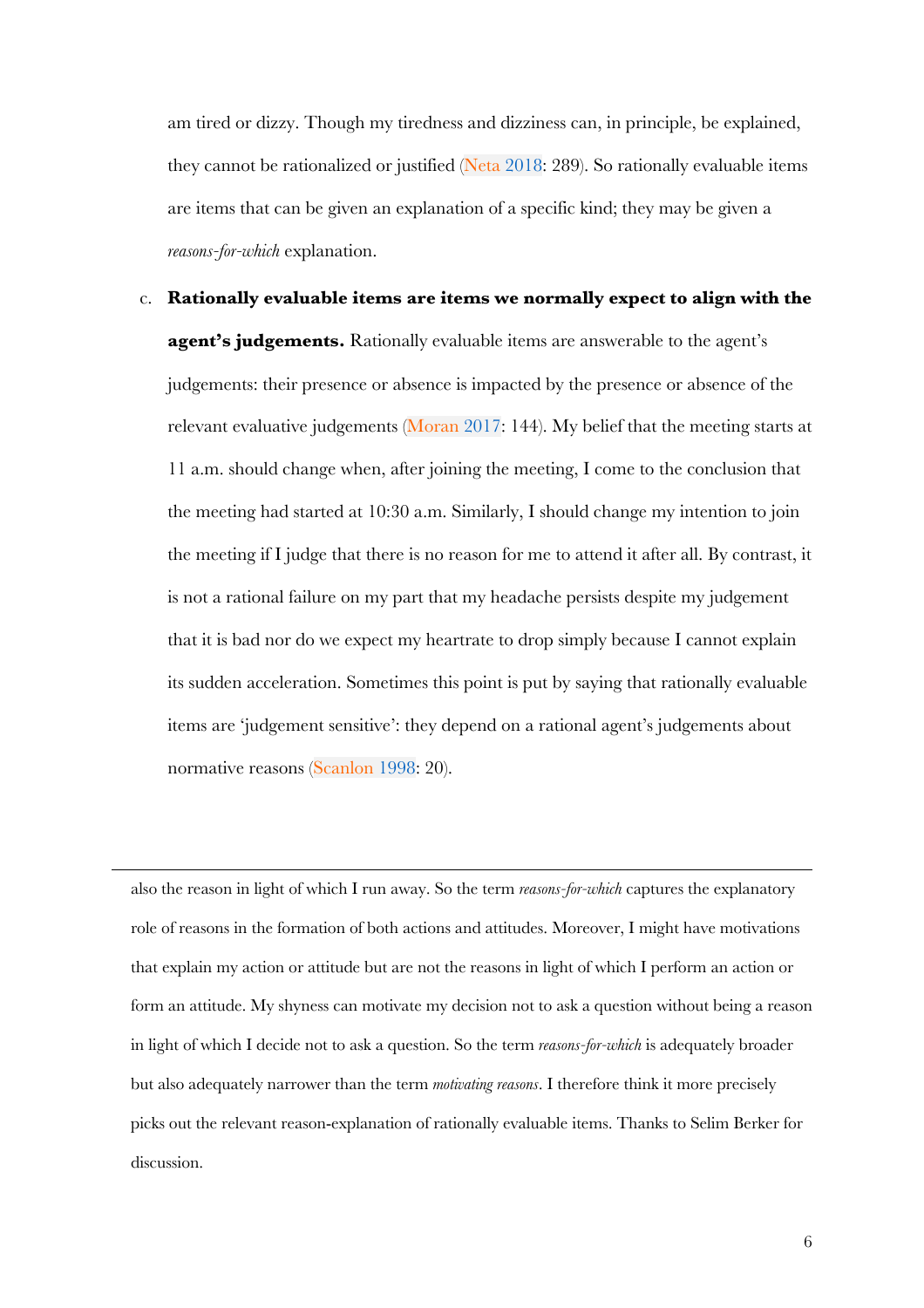#### d. **Rationally evaluable items are items we can normally reason to.**

Rationally evaluable items need not result from reasoning but they can, in principle, be reasoned to, and if challenged one should be disposed to provide the reasoning that leads to them (e.g. Smith 2005; McHugh 2017). My apology upon realizing that I was late to the meeting need not result from a process of practical reasoning, but if someone asked why I apologized I should be able to provide the reasoning that leads to my apology, or to my decision to apologize. Pamela Hieronymi captures this point by saying that 'an intention to  $\phi$  embodies one's answer to the question of whether to φ', which makes one vulnerable to 'questions and criticisms that would be satisfied by reasons that (one takes to) bear positively on whether to  $\phi$ <sup>'</sup> (Hieronymi 2009: 138– 139). When a person is tired or hungry there can be no similar pressure because such states cannot be reasoned *to*. To be sure, one can reason to the *intention to bring about* or *prevent* states of tiredness and hunger, but one cannot reason to tiredness and hunger directly. Conor McHugh makes a similar point about the relation between belief and the reasoning that supports it:

If your visual experience causes you to acquire the belief that the wall is white, but you are in no way disposed to reason from the belief that the wall looks white to the belief that it is white—should your belief that it is white be challenged, say—then you don't count as basing the latter belief on the former, and thus as responding to the putative reason given by its content. (McHugh 2017: 2757)

### e. **Rationally evaluable items are normally attributable to the agent.**

Rationally evaluable items reveal the agent's evaluative point of view and therefore reveal something about the agent's mind or self (Hieronymi 2014: 16). My dread of the meeting reveals that I view it as threatening and my intention to join the meeting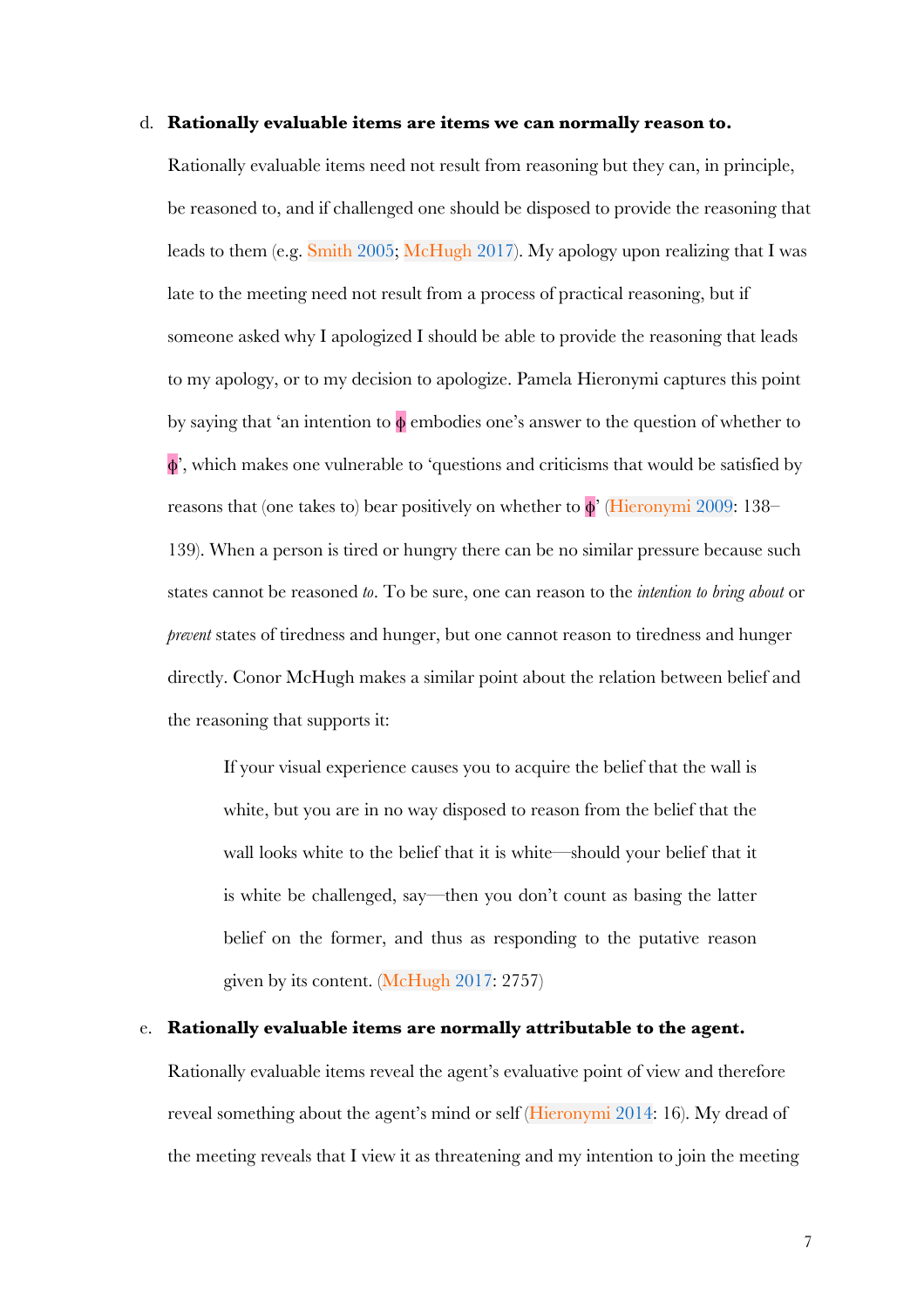reveals that I view it as worth joining despite the threat I take it to pose. Similarly, although I say that the dog is not dangerous, my fear can reveal that I view it as dangerous indeed. Moreover, even if I sincerely judge that the dog poses no danger, the fact that my fear persists indicates a failure of rationality due to a conflict within my evaluative perspective. Thus, our rationally evaluable attitudes express our evaluations of their objects. As such, they are *attributable* to us in a way that nonrational items are not. An itch, perspiration, or a rash, do not reveal a person's evaluative perspective nor anything else about the person's mind or self. In this respect, non-rational sensations and bodily episodes are like any other event or condition that is not attributable to an agent: the rotation of the earth, the sunlight entering the room through the window, the room temperature, the breaking of the glass, the stain on the carpet. In some of these cases, agents can be held responsible for bringing about or not preventing these events and conditions, but these events and conditions are not *of* an agent in the way that the intention to bring them about or prevent them is.

f. **Only attitudes are fundamentally rationally evaluable.** The recent focus on attitudes in philosophy of normativity is sometimes accompanied by the proposal that all rationally evaluable items are explained by rationally evaluable *attitudes* (and only rationally evaluable attitudes are not explained by other kinds of rationally evaluable items). This is the thesis that *only attitudes are fundamentally rationally evaluable*. Actions, for example, are said to be rationally evaluable only when and because they are expressions of rationally evaluable intentions, which are, of course, rationally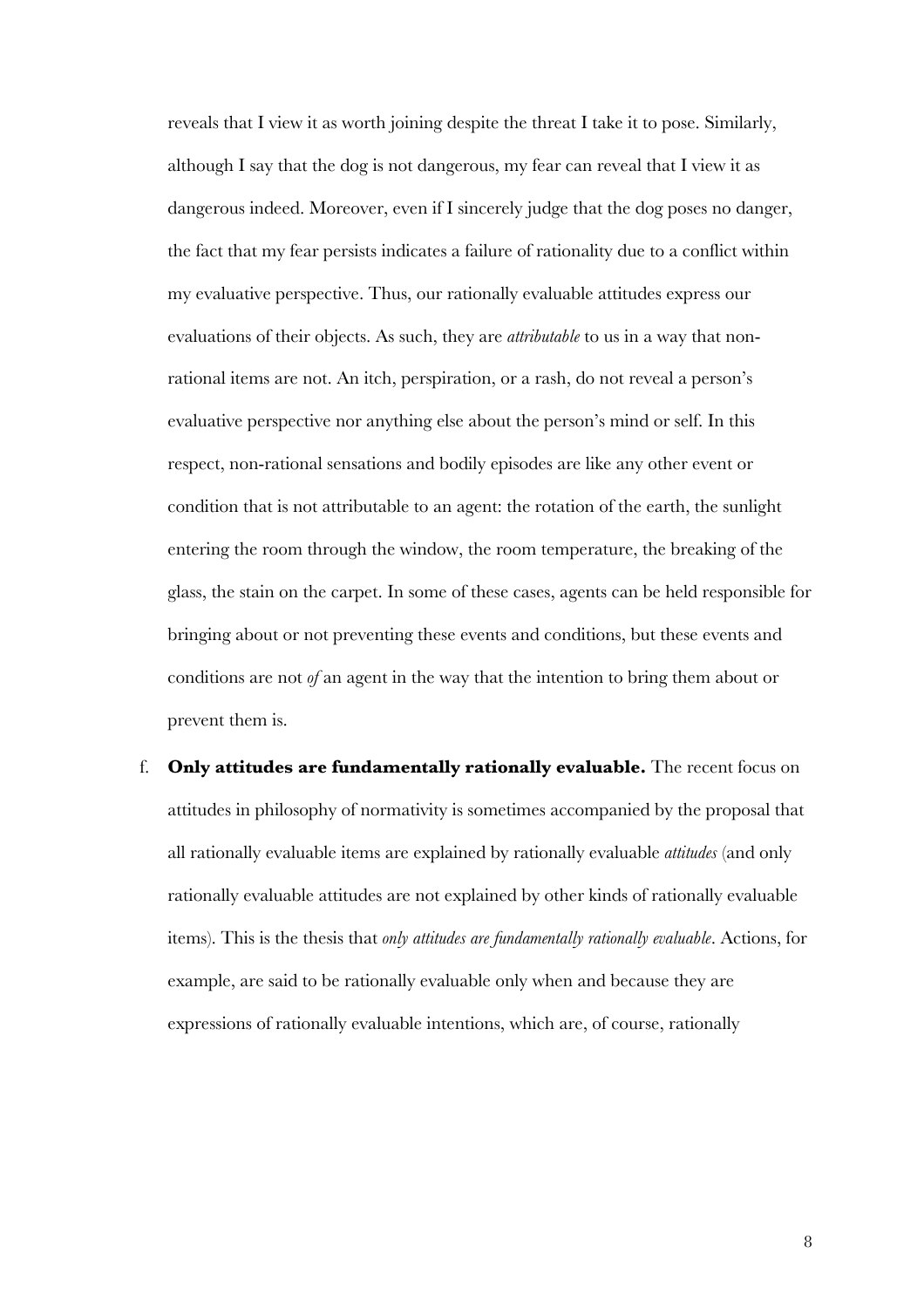evaluable *attitudes*.<sup>4</sup> So the distinction between what is rationally evaluable and what is non-rational is often described as a distinction between *rationally evaluable attitudes* and *non-rational attitudes, feelings, moods, sensations, and bodily episodes*. It is important to note here that according to this view, nothing physical—no movement or occurrence in the body—is itself rationally evaluable; physical movements and occurrences are only rationally evaluable as guises of rationally evaluable attitudes. Moreover, many mental states are also non-rational. So there is a question about which mental states fall on either side of the distinction.<sup>5</sup>

- g. **Rationally evaluable items are items that are fit-evaluable.** Rationally evaluable attitudes can be fitting or unfitting to what they are about—they can be evaluable for fit. Fit is a normative relation between an attitude and what it is about. Different types of attitudes are individuated by the kinds of things that *merit* them or that they are *fitting* to. Fear is fitting to (or is merited by) what is fearsome, admiration is fitting to (or merited by) what is admirable, belief is fitting to (or merited by) what is credible, and desire is fitting to (or merited by) what is desirable. It is generally assumed that all rationally evaluable items are fit-evaluable and, given (f), it is further assumed that most if not all fit-evaluable items are attitudes.<sup>6</sup> However, sensations,
- <sup>4</sup> Gibbard (1990: 38–9), Scanlon (1998: 21), Portmore (2011: 63), Smith (2013: 60), and Hedden  $(2015:$  ch. 6) endorse this view. Recently, McHugh and Way (forthcoming) have argued for this view at length.
- <sup>5</sup> Nolfi (2015) offers an answer to the question which mental states are rationally evaluable. However, Nolfi shares the assumption I will later question, namely, that rational evaluability is a property of *types* of items.
- <sup>6</sup> Howard (2018) suggests actions can be evaluable for fit.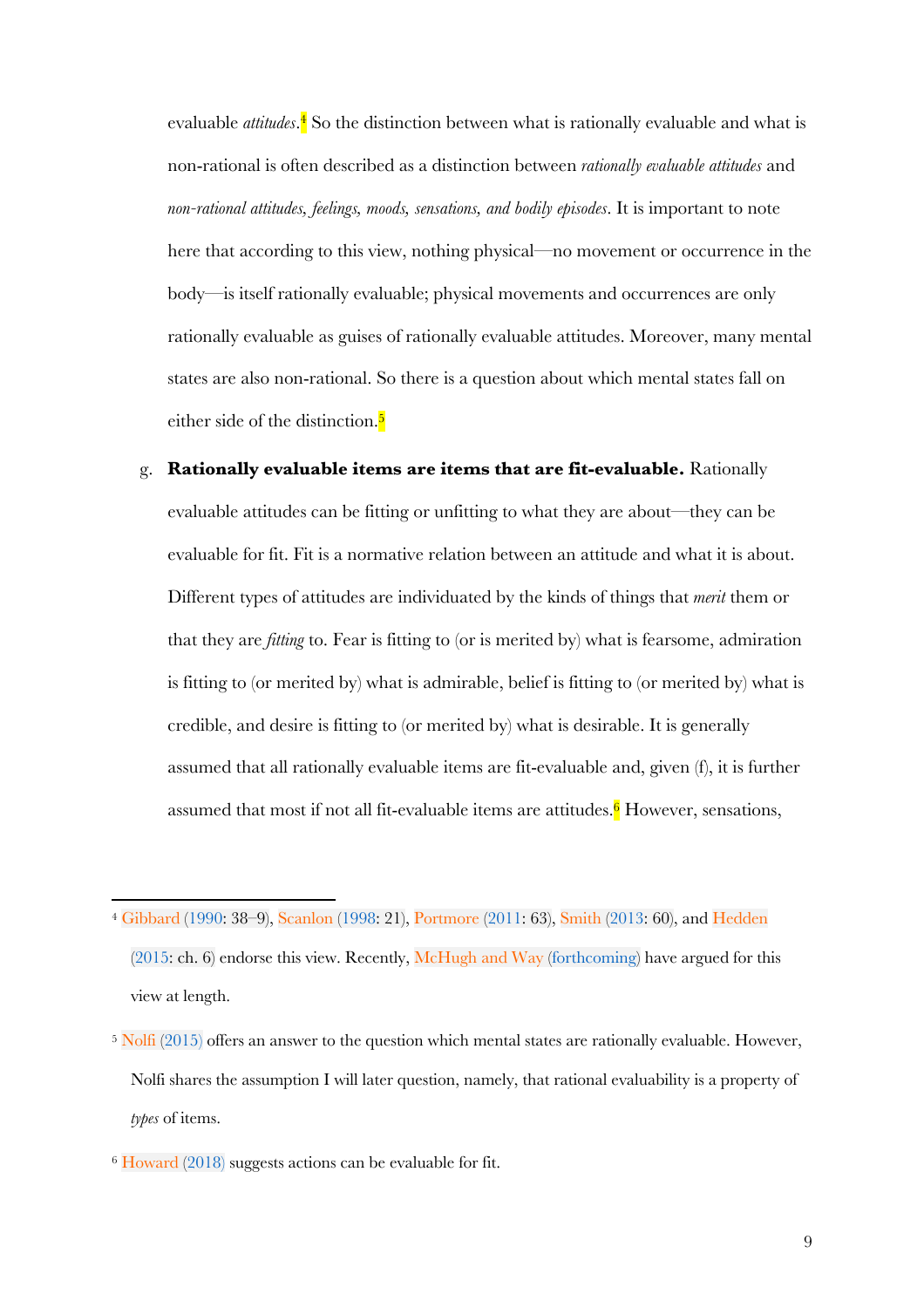pains, and conditions such as fatigue or thirst are neither fit-evaluable nor rationally evaluable.

These are the seven commonly invoked characteristics of rationally evaluable items. As we saw, it is commonly thought that, when considered in light our evaluative practices, these characteristics apply primarily to attitudes and not to bodily episodes and sensations, which are, therefore, non-rational.

# 4.3 The initial case against the common view

The correct description of our evaluative practices—of our normal expectations and dispositions—does not, by itself, settle the question of which items are rationally evaluable. However, if we normally treat a certain item as rationally evaluable this is strong prima facie reason to hold that it is in fact rationally evaluable. To argue that, contrary to our practices, the item in question is non-rational, one must provide some strong reason against the apparent force of our practices. Alternatively, one can dispute the accepted interpretation of our evaluative practices and argue that we do not treat the item in question as rationally evaluable after all.

Consider the example of grief. Stephen Wilkinson argues that grief is non-rational by appealing to our evaluative practices (Wilkinson 2000). He claims that lack of normal grief in response to loss does not strike us as a rational failure as long as one's beliefs and desires are rational and justified. By contrast, Donald Gustafson argues that, contrary to our evaluative practices, grief is always irrational. Gustafson appeals to a theory of rationality according to which a rational state must enable the agent to realize states of affairs she desires; he then argues that grief fails to do so (Gustafson 1989). Responses to these and similar arguments contest Wilkinson's interpretation of our evaluative practices regarding grief (Jollimore 2004)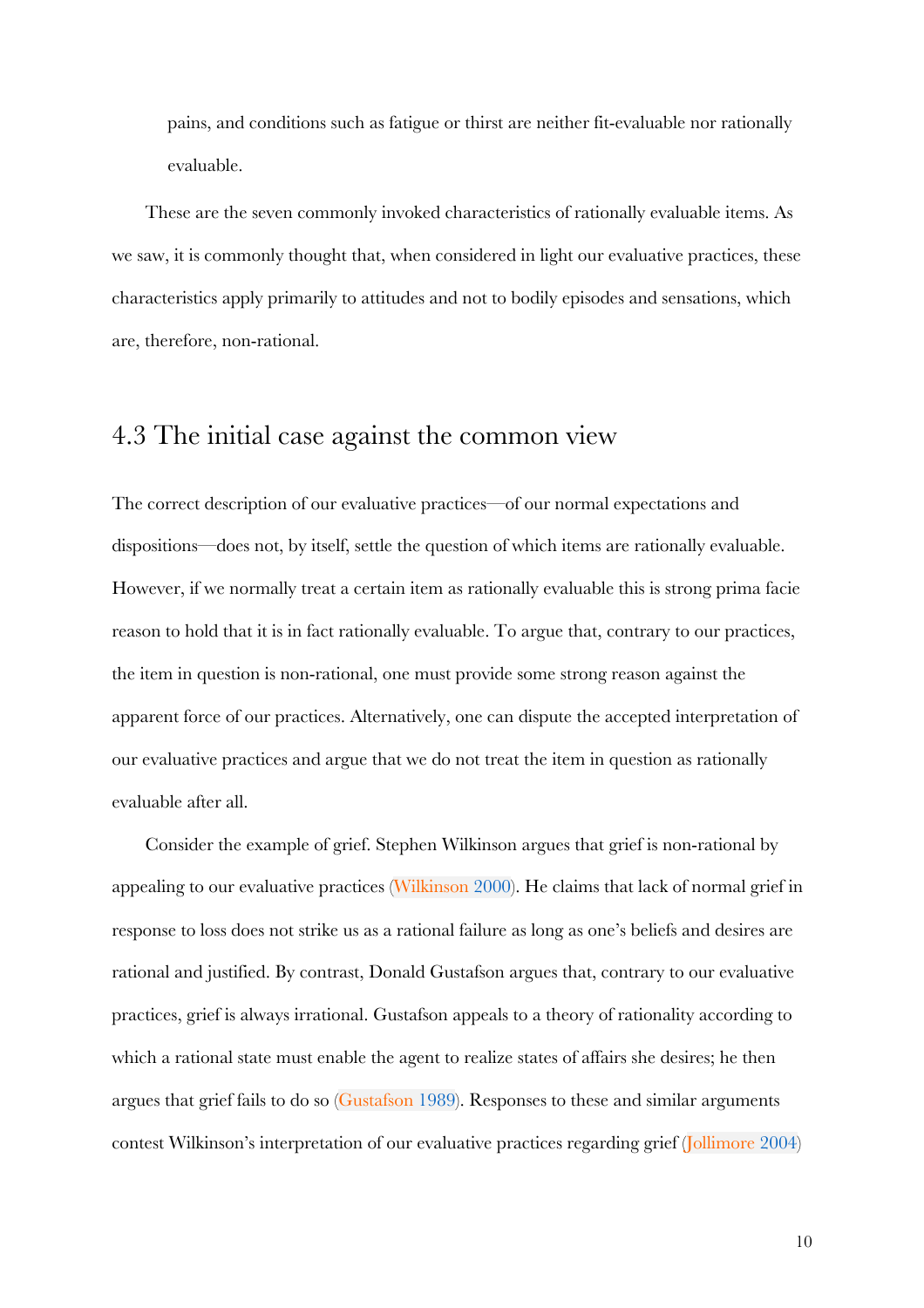as well as Gustafson's theoretical assumptions about rationality (Cholbi 2017; Marušić 2018; Moller forthcoming).

Despite these debates—and perhaps as a result of them—the common view today is that grief is rationally evaluable and that this is supported both by our evaluative practices and by commonly accepted theoretical assumptions about rationality and justification.<sup>7</sup> I, too, share the view that grief is rationally evaluable, but I think we should go even further and maintain that, for example, the headaches, sleeplessness, and loss of appetite that normally accompany grief (or that are elements of grief) are also rationally evaluable. To argue for this departure from the common view, I first dispute the common depiction of our evaluative practices and then question the theoretical assumptions that underlie it.

Start with the following example: your heartrate. According to the common view of rationally evaluable items, both the bodily episode and the feeling of your heart racing are non-rational. Consider characteristics (a) to  $(g)$  with respect to the following case:

#### RUNNING TO THE BUS

Your heart races after running to catch the bus.

(a) It makes little sense to *evaluate the rationality* or *justification* of your accelerated heartrate after running to catch the bus; (b) while there is a clear cause there is no *reason in light of which* your heart is accelerating in this case; (c) we should not expect your heartrate to decrease in response to changes in your evaluative judgements, so your racing heart is not *judgementsensitive*; (d) we also do not suppose that you must be able, if challenged, *to reason to* your accelerated heartrate; (e) your racing heart is not an expression of your *evaluative point of view* nor is it attributable to you in the way your intentions or regrets are; (f) your heartrate and

<sup>7</sup> But the idea that grief is rationally evaluable has also given rise to theoretical questions about the expiration of reasons and the temporality of fit. See Moller (2007, forthcoming); Marušić (2018, forthcoming); Na'aman (2021); Schönherr (forthcoming).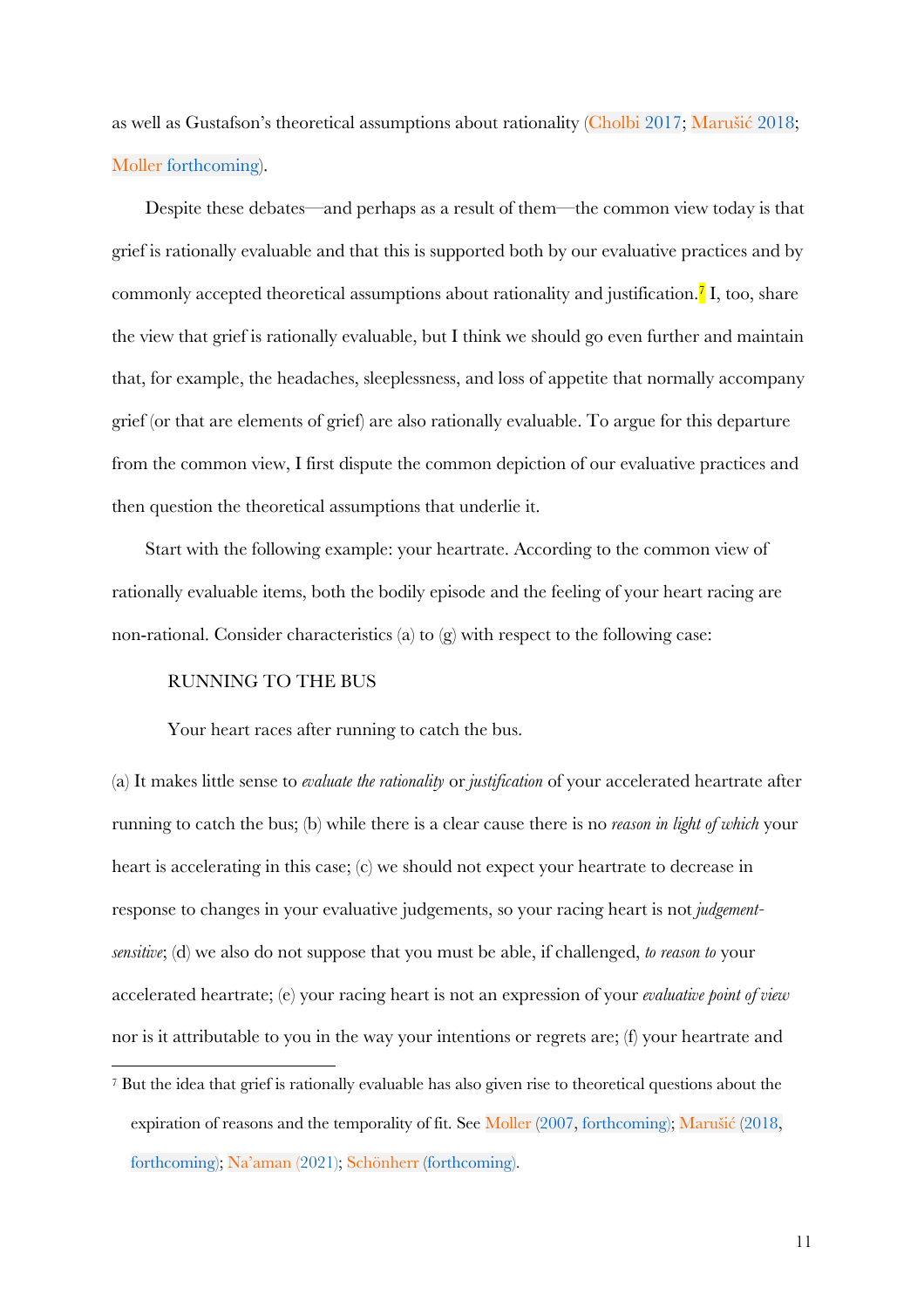your experience of it are not *attitudes* and they are not explained as rationally evaluable by rationally evaluable attitudes; (g) your heartrate and your experience of it are not evaluable for fit. So far, the common view seems correct when assessed in light of the characteristics of rationally evaluable items outlined about. In RUNNING TO THE BUS, your racing heart as well as your sensation of your racing heart are non-rational.

Now consider a different example:

#### BEAR ENCOUNTER

It is a dark night and you are camping alone in the woods. As you fall asleep near the campfire, you hear a noise, turn around, and see a bear standing over you. The bear is examining you, looking you up and down. In any moment, he might strike you and it will all be over. Your heart is racing. In fact, your heart is beating at the exact same pace as it was beating after you ran to catch the bus: you are in a very different predicament but have the very same heartrate.

I begin my push against the common view by making an initial case that your accelerated heartrate upon facing the bear is rationally evaluable: it has crucial characteristics of a rationally evaluable item and gives us reason to revise other purported characteristics of rationally evaluable items. Let us consider each characteristic in turn:

(a) It should be uncontroversial that the fear you experience as you face the bear is rationally evaluable. Indeed, your fear might very well be both rational and justified since you are in fact in great danger. Your racing heart seems rational and justified in response to the bear for the same reasons that your fear is rational and justified. Had you responded in the same way to a mouse, both your fear and your racing heart would seem rationally criticizable and unjustified. That said, fear is a *kind* of item to which we normally apply norms of rationality and justification, whereas the same cannot be said of an accelerated heartrate, as demonstrated by RUNNING TO THE BUS. Despite this difference, in BEAR

12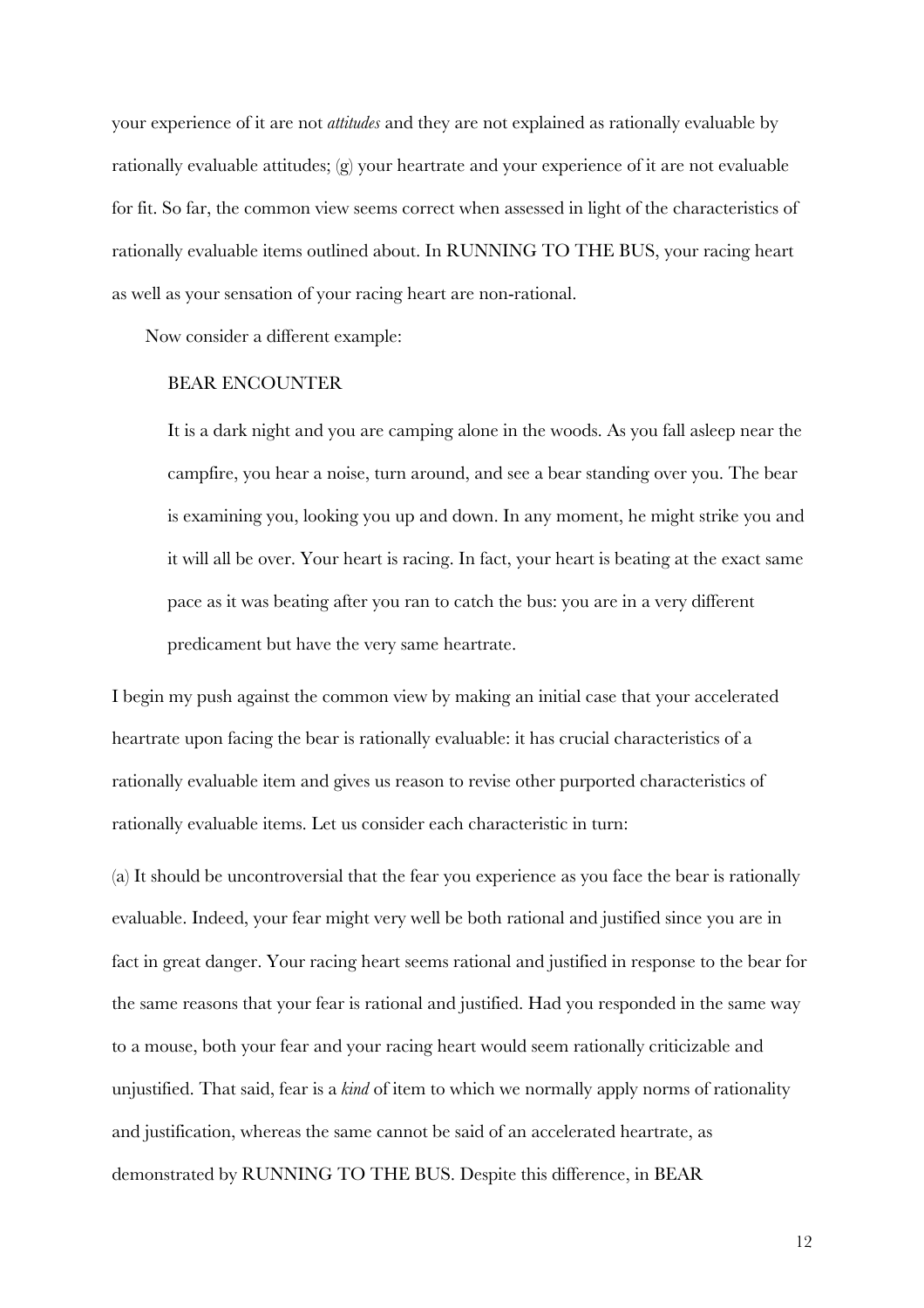ENCOUNTER the presence of the bear seems to justify and rationalize your racing heart as well as your fear. I return to this issue below.

(b) There seems to be a reason in light of which your heart is racing: you are in great danger. That you are in danger is not merely a causal explanation of your racing heart, but a reasonfor-which explanation. To see this, consider the statement: 'my heart is racing because there's a bear approaching me.' Now contrast BEAR ENCOUNTER with a deviant-causal-chain variant in which a bear approaches you, unseen, and steps on a button that triggers a mechanism that causes you to see a hologram of a bear, which in turn causes your heart to race. In this variant, the claim 'my heart is racing because there's a bear approaching me' is only true when we switch to using a 'because' of causal explanation. The fact that the relevant sense of 'because' seems to change between the cases supports the idea that in the original BEAR ENCOUNTER case 'because' denotes a reason-for-which explanation.<sup>8</sup>

Another indication that there is a reason for which your heart is racing is the fact that it is possible to *ignore* the reason for which your heart is racing. Start, again, with fear. Suppose I'm scheduled to give a talk later today and I fear being exposed as a sham. One friend tries to reason with me. She points out, for example, that I've proven myself as a worthy philosopher in the past, or that this talk was received well on other occasions. I am not a sham and will not be exposed as one and therefore my fear is unjustified. Perhaps she makes good points, perhaps not. But in any case, I am not persuaded and my fear persists. A second friend tries a different approach: she offers me a tranquillizer. The tranquillizer mitigates my fear, but it ignores the reason in light of which I am afraid, namely, that I deem it likely that I be exposed as a sham. The tranquillizer has a non-rational impact on my fear. Now, as I take the tranquillizer and my fear dissipates my heartrate drops. But just as in taking the tranquillizer I ignore the reasons-for-which I fear, so I ignore the reason-for-which my heart races. The

<sup>8</sup> I thank Selim Berker for this point and example.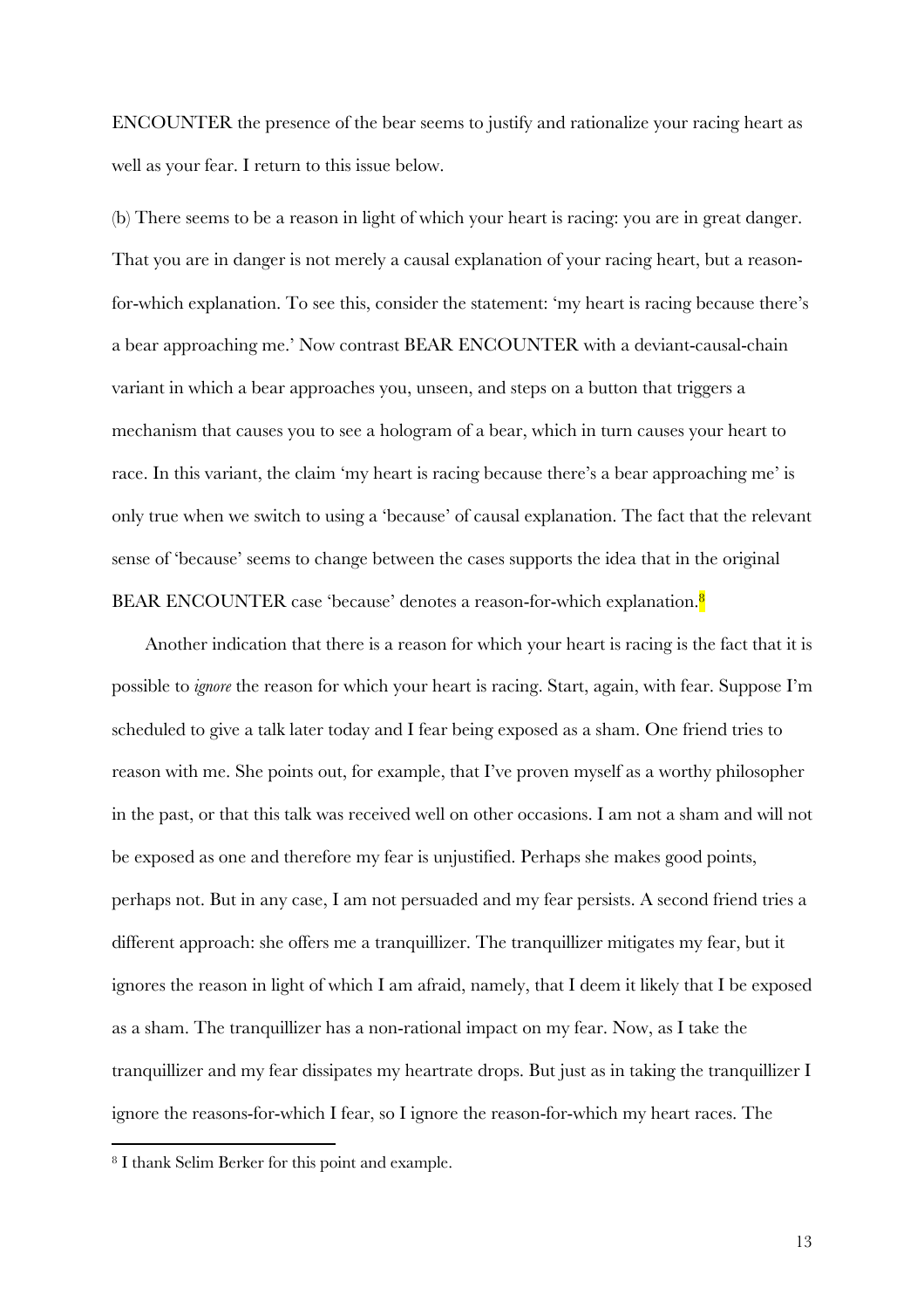tranquillizer has a non-rational impact on my heartrate. So there is a reason-for-which explanation of my accelerated heartrate; it is the same as the reason-for-which explanation of my fear. Had my first friend been successful in persuading me that I will do well in my talk, both my fear and my heartrate would rationally dissipate due to a change in the reasons I take myself to have.

(c) As in the case of fear, we should expect your heartrate to decrease upon judging that you are out of danger or that the bear is not dangerous after all (if, e.g. the bear turns out to be your friend in a very realistic bear costume). Your racing heart is as much a reflection of your judgement as your fear is. So your racing heart in facing the bear is judgement-sensitive.

This might seem too quick. When Scanlon introduces the notion of 'judgement-sensitive attitudes' he writes: 'These are attitudes that an ideally rational person would come to have whenever that person judged there to be sufficient reasons for them and that would, in an ideally rational person, "extinguish" when that person judged them not to be supported by reasons of the appropriate kind' (Scanlon 1998: 20). To judge that one is in danger is not to judge that one's heartrate is supported by sufficient reason. So the fact that one's heartrate would decrease upon judging one is out of danger does not yet show that one's heartrate is judgement-sensitive. And if it never makes sense to ask whether one's heartrate is supported by sufficient reason then an ideally rational agent would not make judgements about the matter and the notion of judgement-sensitivity would not apply to heartrates. So to accept the claim that one's heartrate is judgement-sensitive in BEAR ENCOUNTER one must already accept the conclusion that this claim is meant to support, namely, that one's heartrate is rationally evaluable.

However, Scanlon's characterization of judgement-sensitive attitudes is ambiguous with regard to the content of the relevant judgements. On the first, narrow reading of Scanlon's statement, a judgement-sensitive attitude is sensitive only to the judgement <there is/is not

14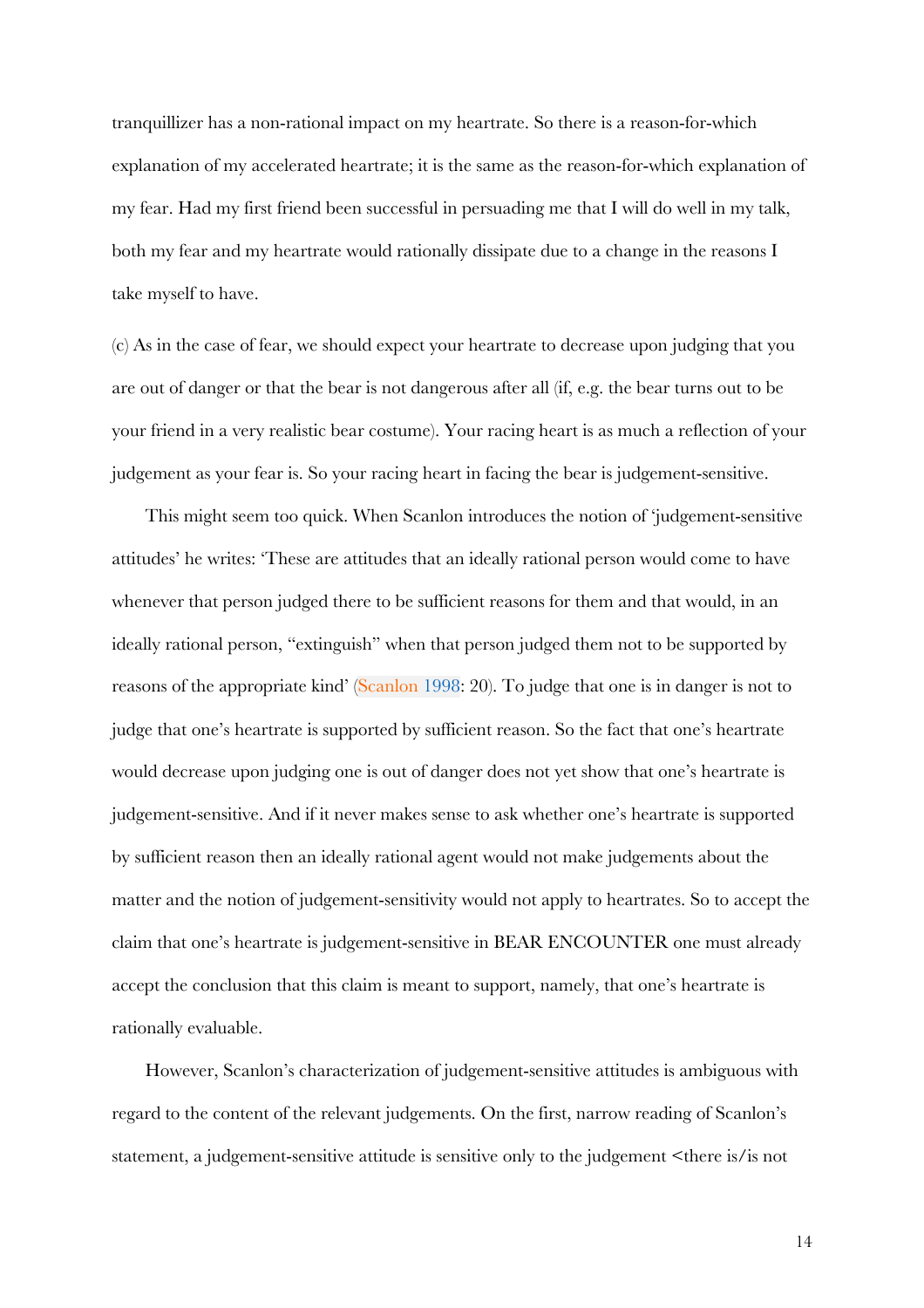sufficient reasons for this attitude>. This is the reading the objection presupposes. On the second, broad reading of the statement, a judgement-sensitive attitude is also sensitive to the judgement <fact r obtains> where r constitutes sufficient reason for this attitude, or <fact r does not obtain> where the absence of r implies that this attitude is not supported by reasons of the appropriate kind.

To see that the broad reading is more plausible, consider the following. An ideally rational person who judges  $\leq p$  is credible> would believe  $p$  even if she does not make the further judgement <there is sufficient reason to believe *p>*. Similarly, an ideally rational person who judges <I ought to φ> would have the intention to φ even if she does not make the further judgement  $\leq$ there is sufficient/decisive reason to intend to  $\phi$ >. And, finally, an ideally rational person who judges <the bear is dangerous> would fear the bear even if she does not make the further judgement <there is sufficient reason to fear the bear>. It is therefore more plausible that an item's judgement-sensitivity includes an item's sensitivity to a person's judgements about facts that constitute reasons for the item; the item is not merely sensitive to judgements about whether the item is supported by reasons. So the fact that your heartrate drops when you judge that you are no longer in danger can be an indication that your heartrate is judgement-sensitive in this case.

(d) If your fear is challenged, you should be able to reconstruct the reasoning that leads to it e.g. the bear is only a few feet away and might kill me in one stroke, so I'm in great danger. Adopting Hieronymi's terminology, we can say that just as an intention to  $\phi$  embodies one's answer to the question of whether to  $\phi$ , fear of the bear embodies one's answer to the question of whether the bear poses a danger to oneself. We form a rationally evaluable attitude by answering a question about its content. It is arguable that one's racing heart in response to the bear is *also* an embodiment of one's answer to the question of whether the bear poses a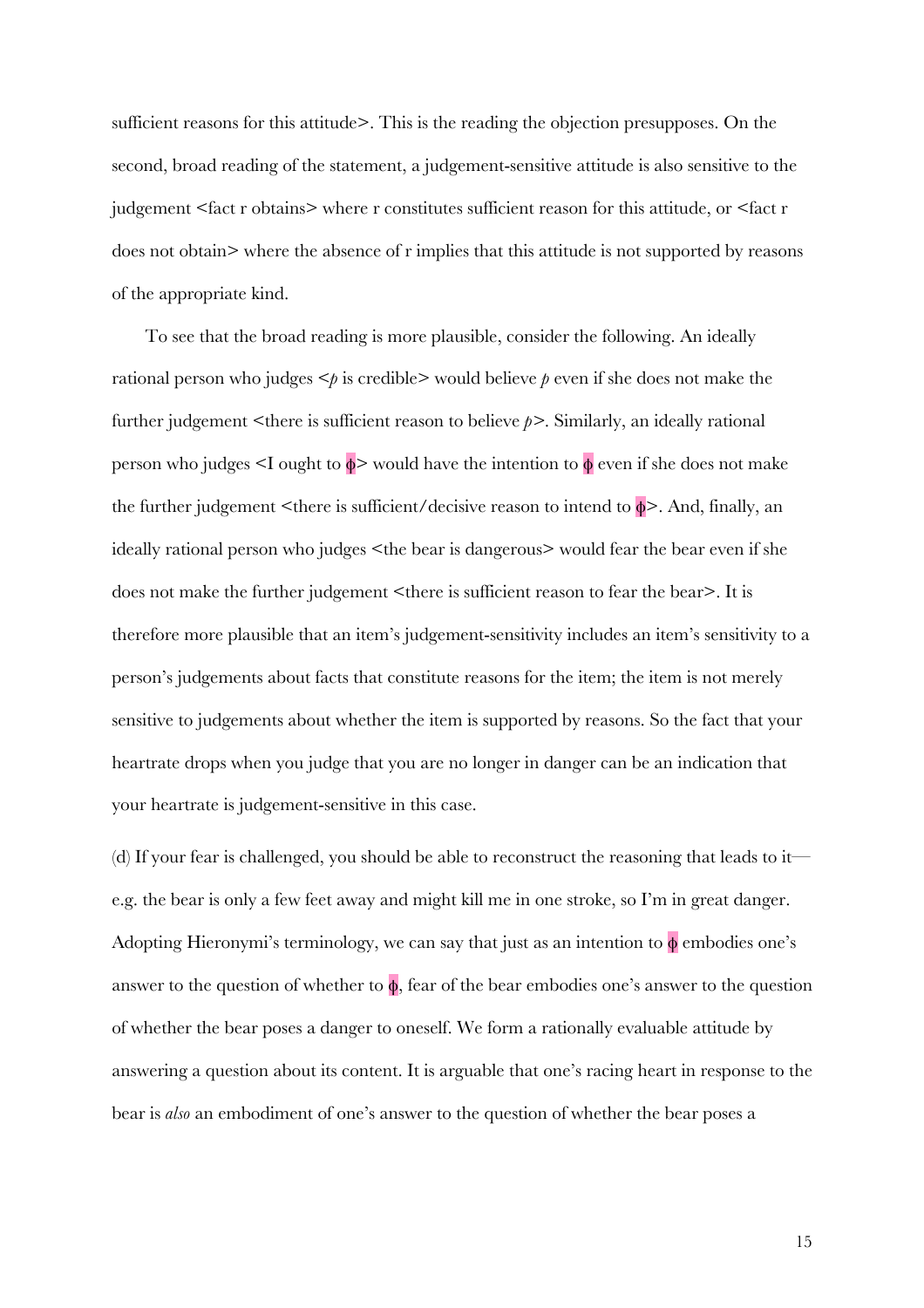danger. If that is so, then you can reason to your racing heart in the very same way that you reason to your fear.

(e) We *are* inclined to view your racing heart in this case as an expression of your evaluative point of view and to attribute it to you in the same way we attribute your fear to you. Just like your fear, so your perspiration, shivers, and racing heart express your understanding and appreciation of your predicament. Another indication that we attribute these responses to you is the fact that if your shivers, perspiration, and racing heart continue after the bear has gone away, we might appropriately *reason with you* to persuade you that you are no longer in danger. Since we take your physical symptoms to be justified in response to perceived danger, and we take you to be rational, we expect these symptoms to go away once you judge that you are out of danger. We would not have the same expectation if your heartrate were drug-induced.

(f) It is true that your racing heart and your sensation of it are not themselves attitudes. However, the fact that they bear crucial characteristics of rationally evaluable items and that in the bear encounter case they are closely associated with the attitude of fear, suggests that there is a connection—perhaps an explanatory connection—between the rational evaluability of bodily episodes and sensations and the rational evaluability of attitudes. I consider this connection in section 4.6. Perhaps, it might be suggested, the connection is merely causal your rationally evaluable fear causes your heart to race—and the appearance of rational evaluability is illusory? However, at this stage in the argument, I am only concerned with how things appear to be. I consider this proposal and offer reasons against it in the next section (section 4.4).

(g) If only attitudes are fit-evaluable then your racing heart, which is not an attitude, is not fitevaluable. However, in light of the fact that your racing heart bears many characteristics of fit-evaluable items, the following possibilities should be considered. First, it is possible that things other than attitudes are fit-evaluable. Second, perhaps bodily episodes and sensations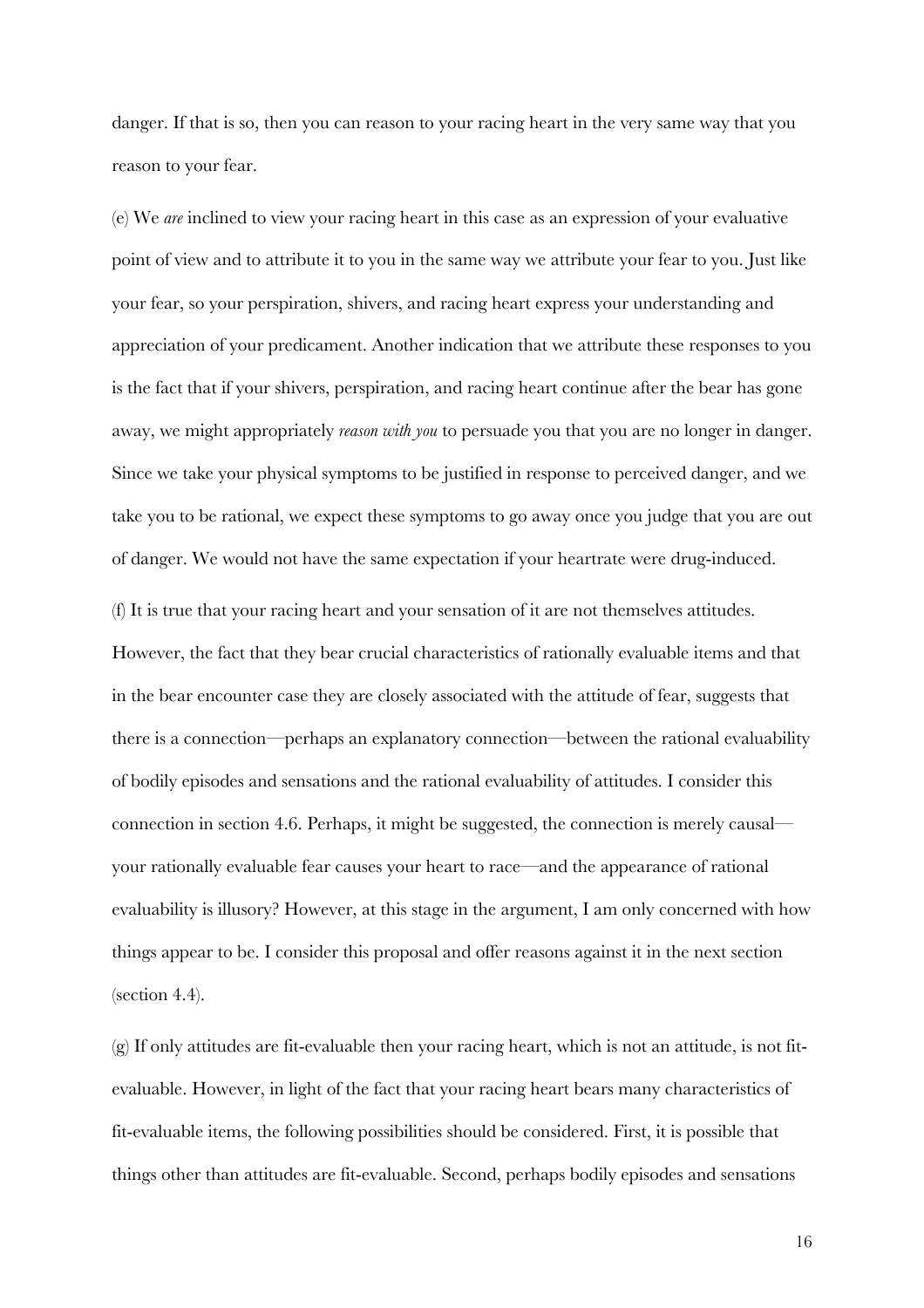are fit-evaluable when and because they stand in a certain relation to attitudes that are fitevaluable. Again, more on this in section 4.6.

This concludes my initial case for the claim that our evaluative practices treat at least some bodily episodes and sensations as sometimes rationally evaluable. It is worth noting that the example we have been considering is by no means an outlier. Our rationally evaluable attitudes are often accompanied by bodily episodes, conditions, and sensations that seem to be as rationally evaluable as the attitudes they accompany. In our daily life, we do not normally draw the distinction, commonly drawn by philosophers, between attitudes and other mental and physical states and events. It is therefore striking that the expansive philosophical literature on rationally evaluable attitudes rarely considers such cases and assumes that only attitudes are rationally evaluable. By considering objections to my initial case, we will find a possible explanation for this widespread neglect.

## 4.4 A response on behalf of the common view

As far as I can tell, the only discussion in the recent literature of cases such as BEAR ENCOUNTER appears in Angela Smith's work.9 In formulating her rational relations account of responsibility for attitudes, Smith argues that 'nonintentional mentals states, such as physical pains, sensations, and physiological conditions such as hunger or thirst . . . are not rationally sensitive to our evaluative judgements or our wider cognitive and evaluative commitments' (Smith 2005: 257). Smith goes on to consider a possible objection:

One might object here that many of these physical states do, in fact, seem to be directly connected to our evaluative judgments. The nausea that I feel

<sup>9</sup> But see fn. 11, where I mention Jennifer Corns's related discussion of the rational evaluability of pleasantness and unpleasantness (Corns 2019).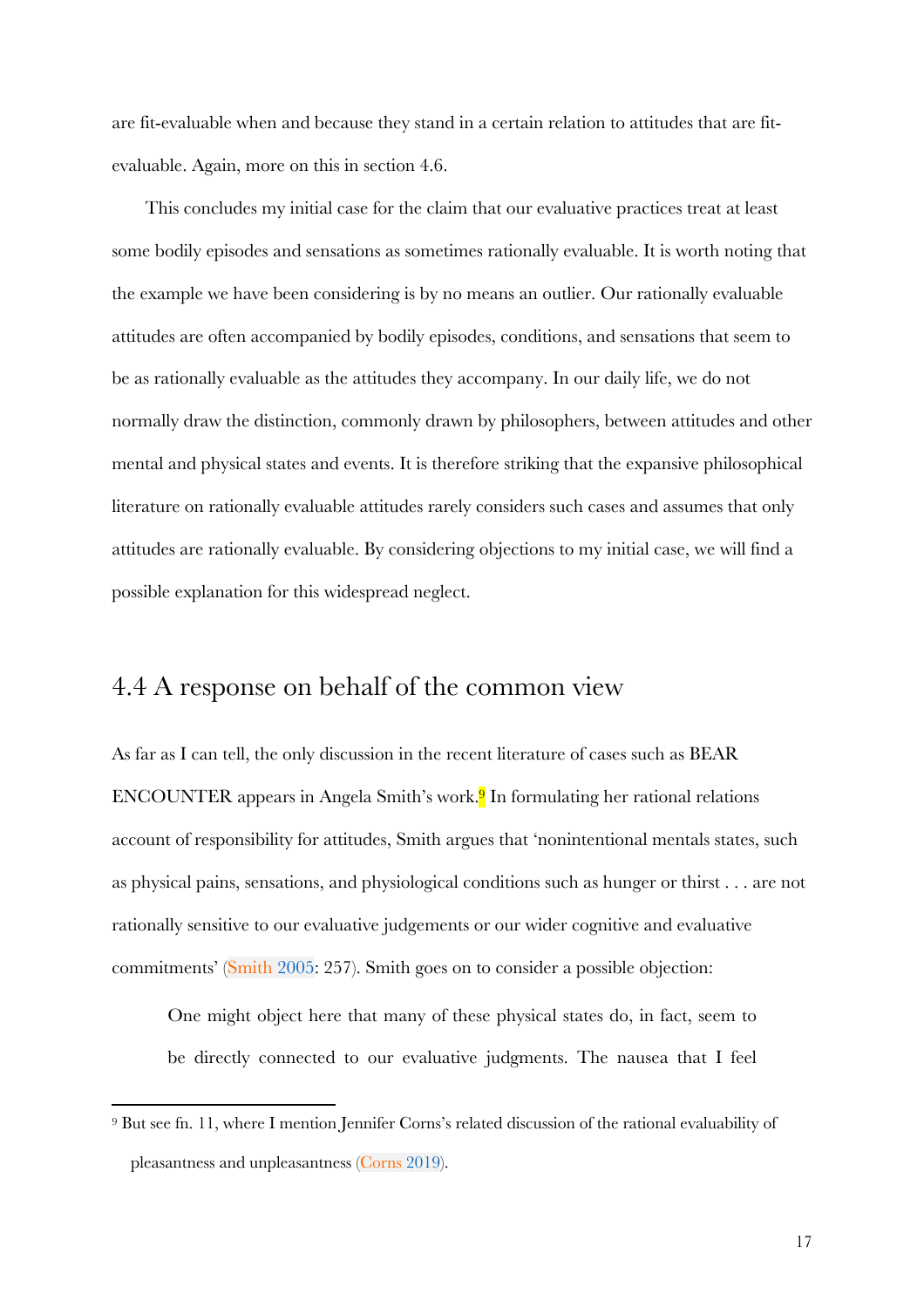before having to speak in public, for example, seems to be a direct result of my evaluative judgment that such public performances are both important and also fraught with opportunities for failure. The butterflies that I feel in my stomach before boarding a roller-coaster also seem to be a direct result of my evaluative judgment that such a ride is scary and somewhat dangerous. Does it follow on my account, then, that these physical states are also attributable to me for purposes of moral assessment? (257–258)

In response, Smith insists that 'The relation between a person's physical states and her evaluative judgments is purely causal' and therefore our responsibility for these states 'flows from the responsibility we have for the evaluative judgments which constitute their causal triggers' (258). Smith proposal is an example of characteristic (f) above: we can be responsible for our physical states only *indirectly*, in the way that we can be responsible for other states of affairs, that is, via our *direct* responsibility for our evaluative judgements.

This explanation of the phenomenon makes it compatible with the view that only attitudes are fundamentally rationally evaluable but it does not constitute a reason to endorse this view. Why explain away the apparent rational evaluability of physical episodes and sensations? More specifically, given that certain physical episodes and sensations seem to have the characteristics of rationally evaluable items, what reason do we have to insist that they are merely caused?

Smith specifies characteristics of rationally evaluable items that, she claims, physical states lack. She points out that when the causal connection between our evaluative judgements and our physical states fails, we are not thereby open to rational criticism. However, where regret, guilt, or remorse are fitting, distress—with its mental and physical components, such as accelerated heartrate—is fitting as well. To feel fitting fear of the bear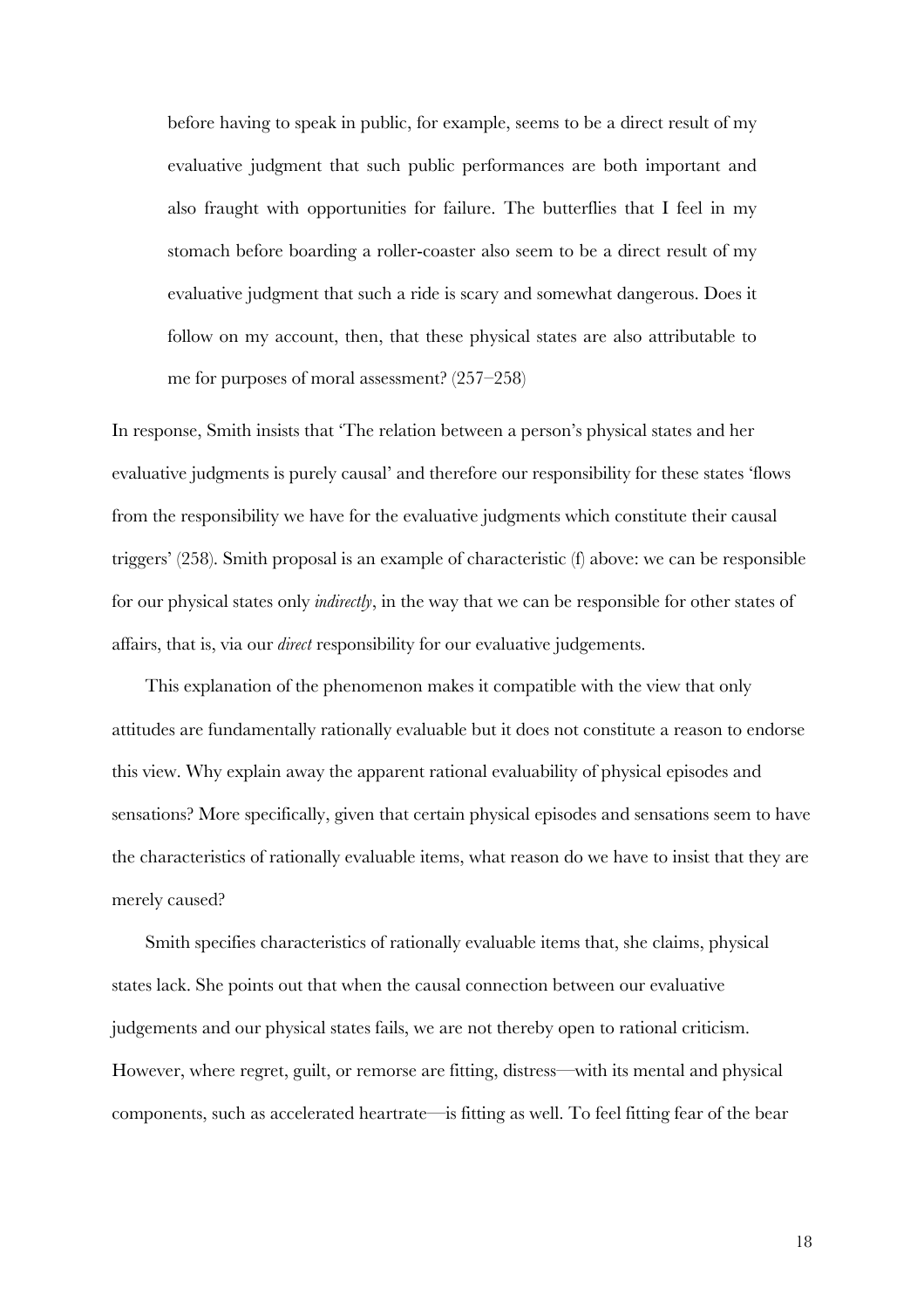without feeling distress is to be vulnerable to rational criticism; to feel fitting remorse about one's crime without feeling distress is to be vulnerable to rational criticism.

In response, Smith might argue that, due to the strong causal connection between fear and remorse, on the one hand, and distress, on the other, it is hard to believe or even to imagine that one experiences fear or remorse without experiencing distress. The absence of distress is therefore not rationally criticizable itself but is a strong indicator of the rationally criticizable absence of a rationally evaluable attitude. But, again, we must ask whence the insistence that the relation between distress and our evaluative judgement is merely causal? Whether distress is a component of fitting emotions or a distinct phenomenon (a point which I will come back to in section 4.6), our evaluative practices indicate that we sometimes view it as fitting in the same way and for the same reasons we view the relevant emotions as fitting.<sup>10</sup> Thus, judging that I've done you wrong, it is not enough that I apologize and change my ways, I should also regret the wrong and, in regretting, be distressed by it.

In another appeal to our evaluative practices, Smith claims that it makes sense to ask a person to defend or justify 'her shame, jealousy, fear, or admiration' but it does not make sense to ask her to defend or justify her nausea (258). But consider the kind of nausea a guiltridden person might feel. The person might say, 'I'm sick to my stomach thinking about what I've done,' meaning it quite literally. 'What justifies this reaction?' a friend might respond, 'as far as I can tell you've done nothing wrong'. Or consider a case where the guilt-ridden person describes her sensations and feelings without realizing she is feeling guilty. Her friend might help her identify these sensations and feelings *as guilt*. The friend might say: 'what you're feeling is guilt, but what do you have to feel guilty for?' and this might be a first step towards

<sup>10</sup> Corns (2019) argues in detail for a similar claim—specifically, that the pleasantness or unpleasantness associated with a wide range of mental phenomena is rationally evaluable. She calls this 'hedonic rationality'.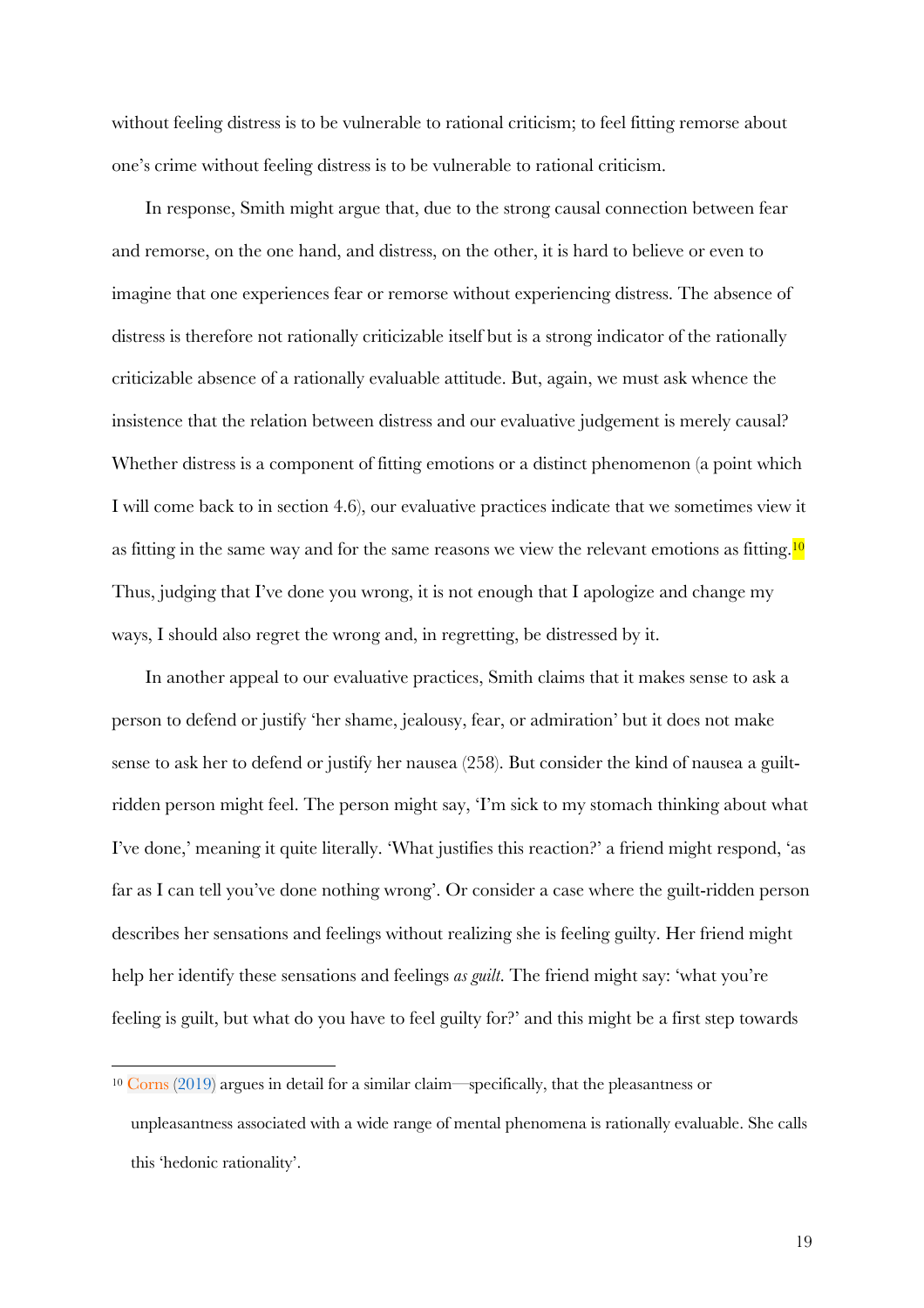helping the guilt-ridden person see that her nausea, irritation, and sleeplessness, are not nonrational but rationally evaluable, and that there is no justification for them. Maybe once she recognizes these facts, the feelings and sensations she's been suffering from will rationally dissipate. Alternatively, they might be reinforced by the realization that they are justified indeed.

Of course, we do not expect people to defend claims about the fit of their bodily episodes and sensations. But the same is true of guilt. In justifying her guilt, the guilt-ridden person would explain what she had done and why it was wrong to do so. Such explanation would be sufficient to justify her guilt given that guilt is a fitting reaction to the fact that she committed the wrong in question. She need not, in defending her guilt, also argue that guilt is a fitting response to the fact that she committed a wrong. It is easy to see this in the case of belief. In defending her belief that *p*, a person need not argue that belief is a fitting response to the fact that  $p$  is credible; she needs only to defend her judgement that  $p$  is credible. Similarly, in defending her nausea in response to the wrong she committed, a person need not defend the claim that her nausea is fitting in response to the wrong. Rather, she is expected to offer the same reasoning she would offer in defence of her guilt. The fact that she committed a horrible wrong—e.g. that she had ruined someone's life—is the reason for her guilt as well as her nausea.

In light of the above, I think it is difficult to make a case only on the basis of a survey of our actual evaluative practices that, as the common view holds, our evaluative practices treat all bodily episodes and sensations as non-rational. However, there are theoretical assumptions that seem to provide strong reason to accept that sensations and bodily episodes must be nonrational. These assumptions might also explain why philosophers have generally interpreted our evaluative practices as drawing a clear line between attitudes, on the one hand, and sensations, feelings, and bodily episodes, on the other.

20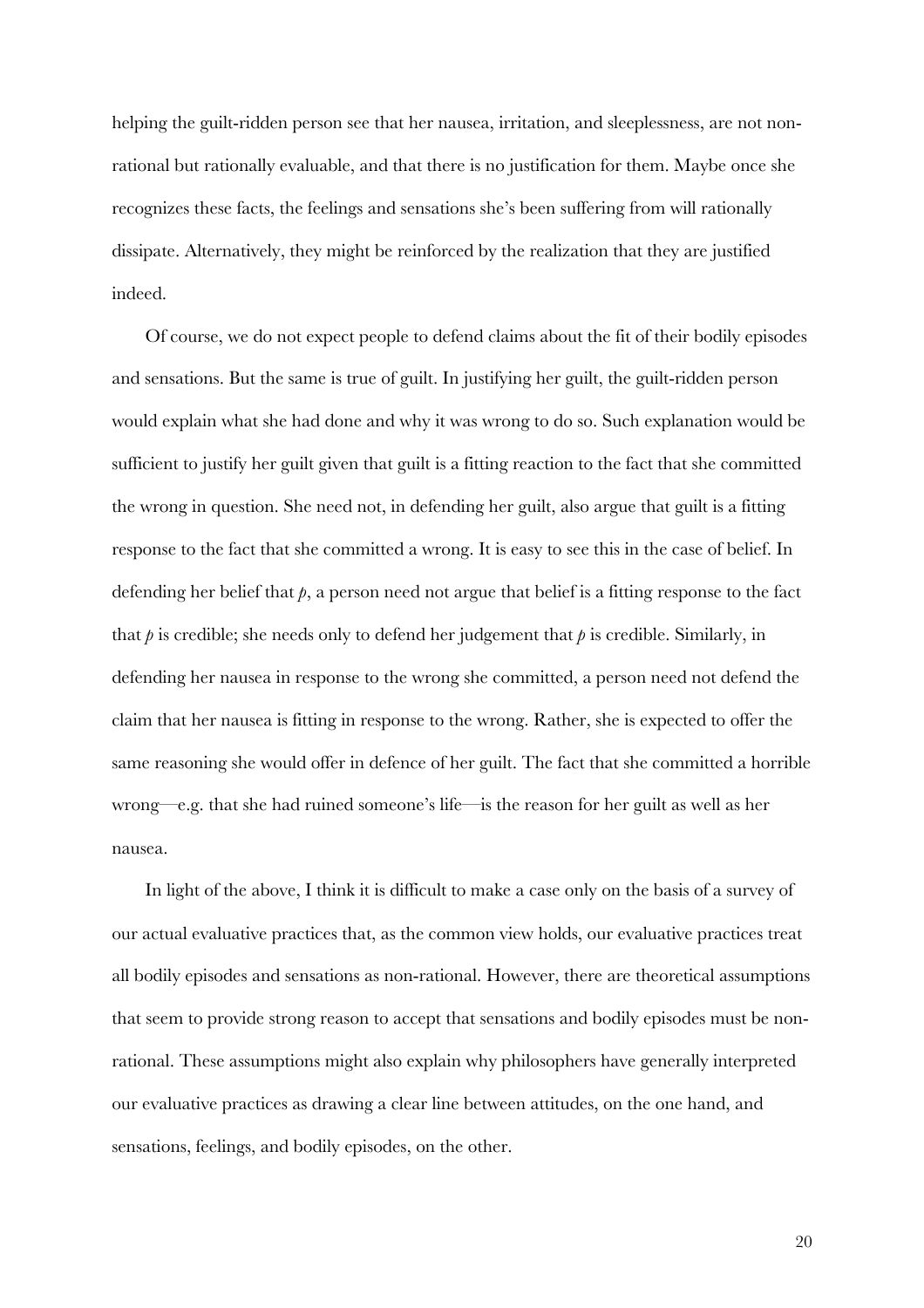# 4.5 A theoretical presupposition of the common view

The idea that sensations, feelings, and bodily episodes can be rationally evaluable might seem implausible to anyone who assumes that such items lack intentionality and that intentionality is a necessary condition for rational evaluability. Thus, Smith writes:

[P]art of the reason that it would make no sense to demand justification in the case of sensations and other nonintentional mental states is precisely because they are not directed upon an object or state of affairs, and hence the idea of "getting it wrong" or "being justified" in the experiencing of the state does not really have application. Directedness upon an object, or intentionality, then, seems to be a necessary condition of direct responsibility in the sense I am trying to capture. (Smith 2005: 258)

Plausibly, for an item to be rationally evaluable it must have intentionality—it must be *about*  something.<sup>11</sup> Your fear is about the danger the bear poses and can therefore be rationally evaluable; since your racing heart is not about anything it cannot be rationally evaluable. I believe this thought underlies much of the discussion of rationally evaluable attitudes and I wish to consider it more carefully.

<sup>&</sup>lt;sup>11</sup> However, actions seem to pose a counterexample. While an intention to eat dinner is about eating dinner, eating dinner does not seem to be about anything and therefore lacks intentionality. But since eating dinner is rationally evaluable, intentionality cannot be a necessary condition for rational evaluability. However, if the reason for eating dinner is the reason to intend to eat dinner—as McHugh and Way (forthcoming) argue and Smith seems to hold—then actions are not themselves rationally evaluable except as expressions of intentions. Nevertheless, the theory of intentionality and fit-evaluability that I propose in the next section can account, I believe, for the intentionality of actions.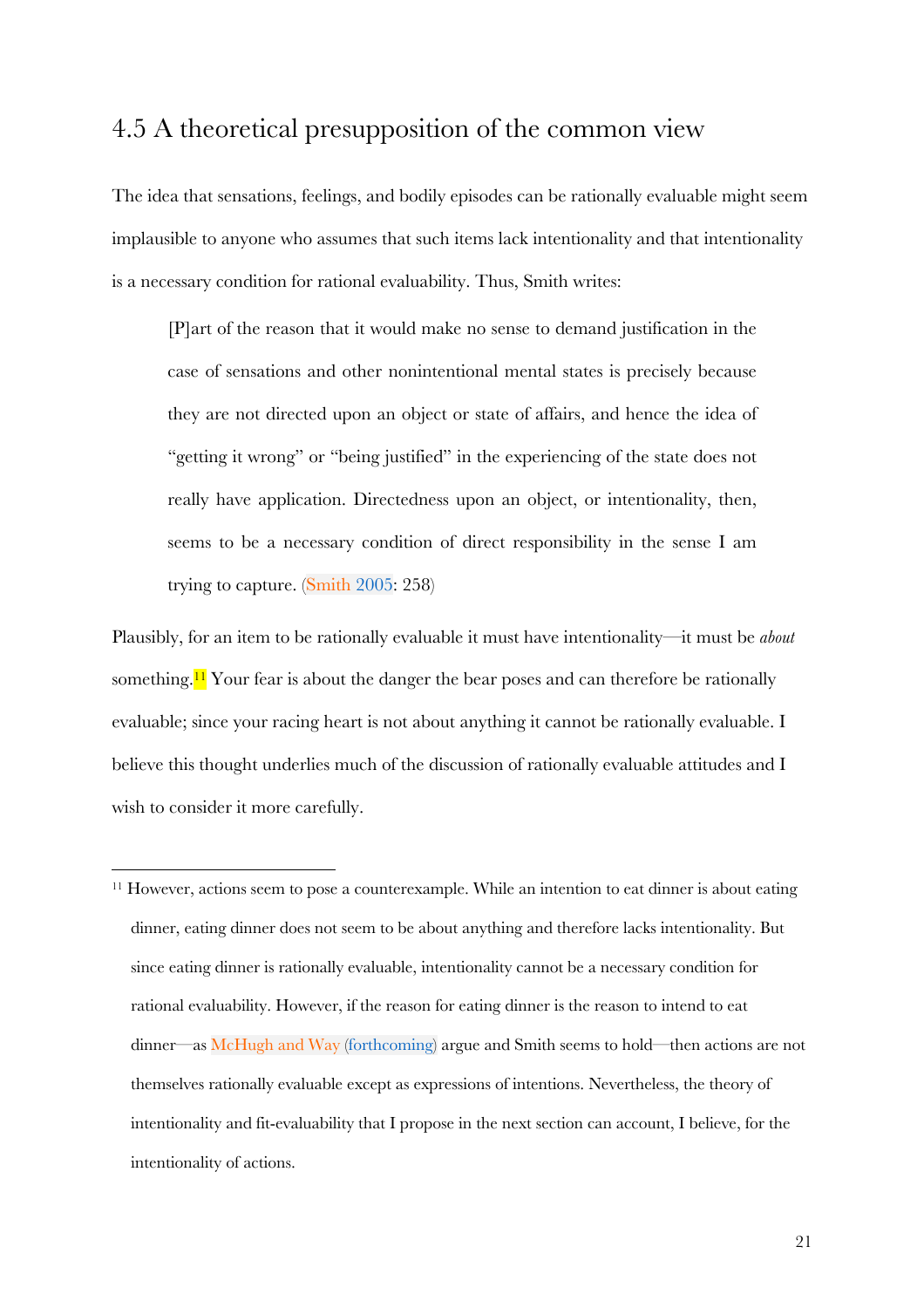To begin, if intentionality is indeed a necessary feature of rationally evaluable items, then what is distinctive of rationally evaluable items is not that we can demand and provide reasons for them, but that they are fit-evaluable. Let me explain. Fit-related reasons are reasons that count in favour of an item being fitting to its object: fit-related reasons for a belief in a proposition count in favour of the proposition being credible, fit-related reasons for an intention to  $\phi$  count in favour of  $\phi$ -ing being worth doing. Therefore, fit-related reasons presuppose that the item they support or oppose has intentionality: the item is about something with respect to which it can succeed or fail to be fitting.

Many believe we can have value-related reasons (or 'wrong-kind reasons') for fitevaluable attitudes such as belief, intention, amusement, shame, regret, etc.<sup>12</sup> These valuerelated reasons do not bear on the fittingness of an attitude but on the value of having it. If believing that I will do well on the exam improves my chances of doing well, then I have a reason to believe so; the value of having the belief explains my value-related reason. If intending to drink poison will win me a great sum of money, then I have reason to intend so; the value of intending to drink the poison explains my value-related reason.

Now note that it can also be valuable to digest, to experience a pleasant sensation on one's skin, or to have fever in response to infection, although such states are not fit-evaluable. But if we can have reasons to be in valuable conditions independently of fit, it would seem that we can have reasons to be in valuable conditions that are not fit-evaluable. So alongside value-related reasons to have fit-evaluable items (e.g. belief), we can have value-related reasons to have items that are *not* fit-evaluable (e.g. fever). To block this implication, we would

<sup>12</sup> Examples of defenders of fit-unrelated reasons: D'Arms and Jacobson (2000); Rabinowicz and Rønnow-Rasmussen (2004); Danielsson and Olson (2007); Rosen (2015); Howard (2016, 2019); Leary (2017).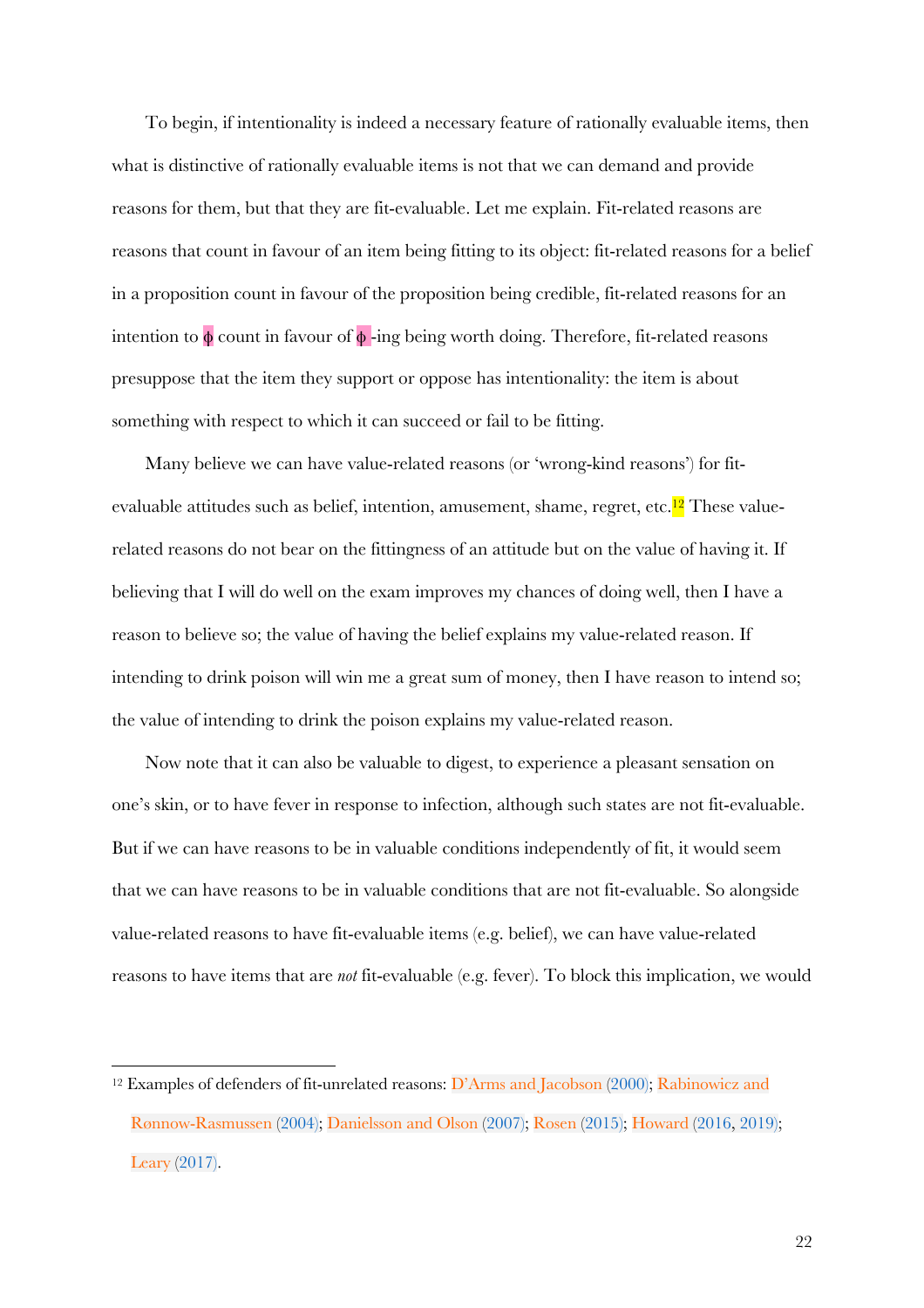need an explanation of why the arguments that support fit-unrelated reasons for fit-evaluable items do not work in the case of items that are not fit-evaluable.

If, as Smith and many others maintain, rationally evaluable items are necessarily evaluable as *justified with respect to their objects*, then rationally evaluable items are necessarily fitevaluable, because for an item to be fit-evaluable is for it to be evaluable as justified with respect to what it is about. It follows that the fact that an item is such that we can demand or offer reasons for it does not determine whether the item is rationally evaluable or nonrational. Since we can have value-related reasons for items that lack intentionality, we can have reasons for non-rational items. Therefore, what is crucial for rationally evaluable items is not that we can demand and offer reasons for them, but that they are fit-evaluable.

To be sure, there are those who are wrong-kind-reasons sceptics: they deny that there are normative value-related reasons.<sup>13</sup> For them, all reasons are fit-related reasons, so there is no problem in appealing to reasons in order to distinguish rationally evaluable items. I do not wish to take a stand on whether there are value-related reasons. For my purposes, it is only important to remember that rationally evaluable items are necessarily fit-evaluable and therefore responsive to fit-related reasons, whether fit-related reasons exhaust the space of reasons or not.

In light of the claim that rationally evaluable items are fit-evaluable, Smith's objection to the apparent rational evaluability of sensations and bodily episodes might be reconstructed thus:

The argument from fit-evaluability:

1. Rationally evaluable items are necessarily fit-evaluable. In other words, if an item is not fit-evaluable, then it is non-rational.

<sup>&</sup>lt;sup>13</sup> Examples of sceptics about value-related reasons: Hieronymi (2005); Skorupski (2010); Parfit (2011); Way (2012).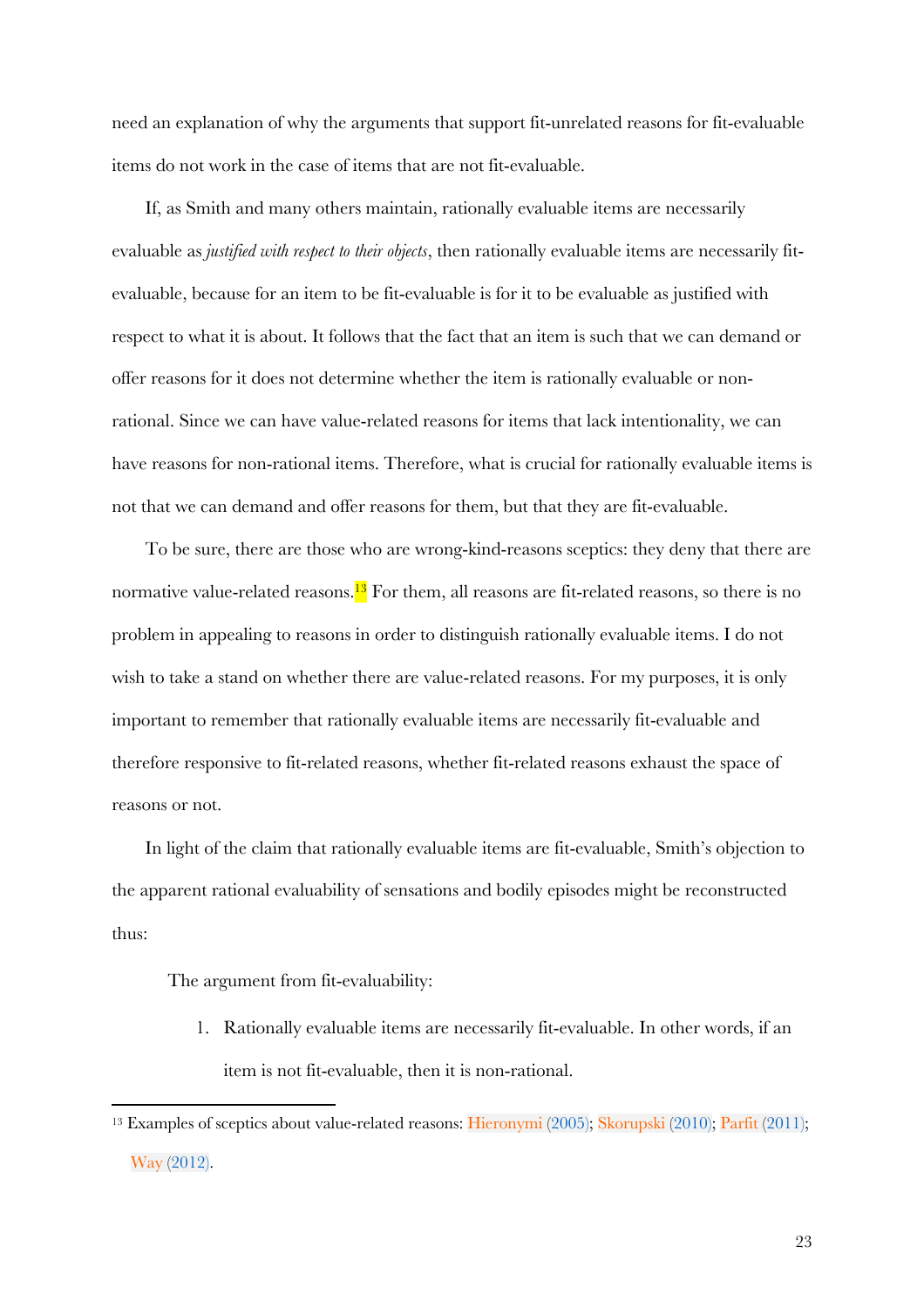- 2. For an item to be fit-evaluable it must have intentionality, i.e. it must be directed to, or be about an object, broadly construed.
- 3. But 'sensations and other non-intentional mental states' lack intentionality, they are not directed to and are not about anything.

Conclusion: Sensations and other non-intentional mental states are non-rational.

I do not take issue with (1) and (2).<sup>14</sup> My issue is with (3). Smith's argument targets sensations—which she takes to be non-intentional—and non-intentional mental states. Insofar as she is only concerned with non-intentional phenomena, I have no disagreement with the argument. But the question is whether all bodily episodes and sensations are nonintentional and whether the mental states she considers to be non-intentional are in fact so.

Smith believes that the nausea she feels before having to speak in public and the butterflies she feels in her stomach before boarding a roller-coaster are non-intentional—that is, they are not about anything, they lack representational content. In particular, her nausea is unlike her fear and hope, which are directed towards the danger that the public performance poses and the promise it holds. Fear and hope are therefore fit-evaluable while nausea and butterflies in one's stomach are not. But why does Smith assume this? Why does she take for granted that her nausea or the butterflies in her stomach are not about the objects of her fear and hope?

<sup>14</sup> Döring (2008) argues for (2). In defending the claim that hedonic tone (i.e. pleasantness or unpleasantness) is rationally evaluable, Jenifer Corns argues that either hedonic tone is reducible to something representational or some rationally evaluable mental phenomena are nonrepresentational (Corns 2019: 244–245). The latter disjunct is a rejection of (2) above. The suggestion I go on to make is along the lines of Corns's former disjunct, but there is a crucial difference. I do not think that the intentionality of a mental or physical phenomenon must be explained by the kind of phenomenon it is or by the kind of phenomena it is reducible to.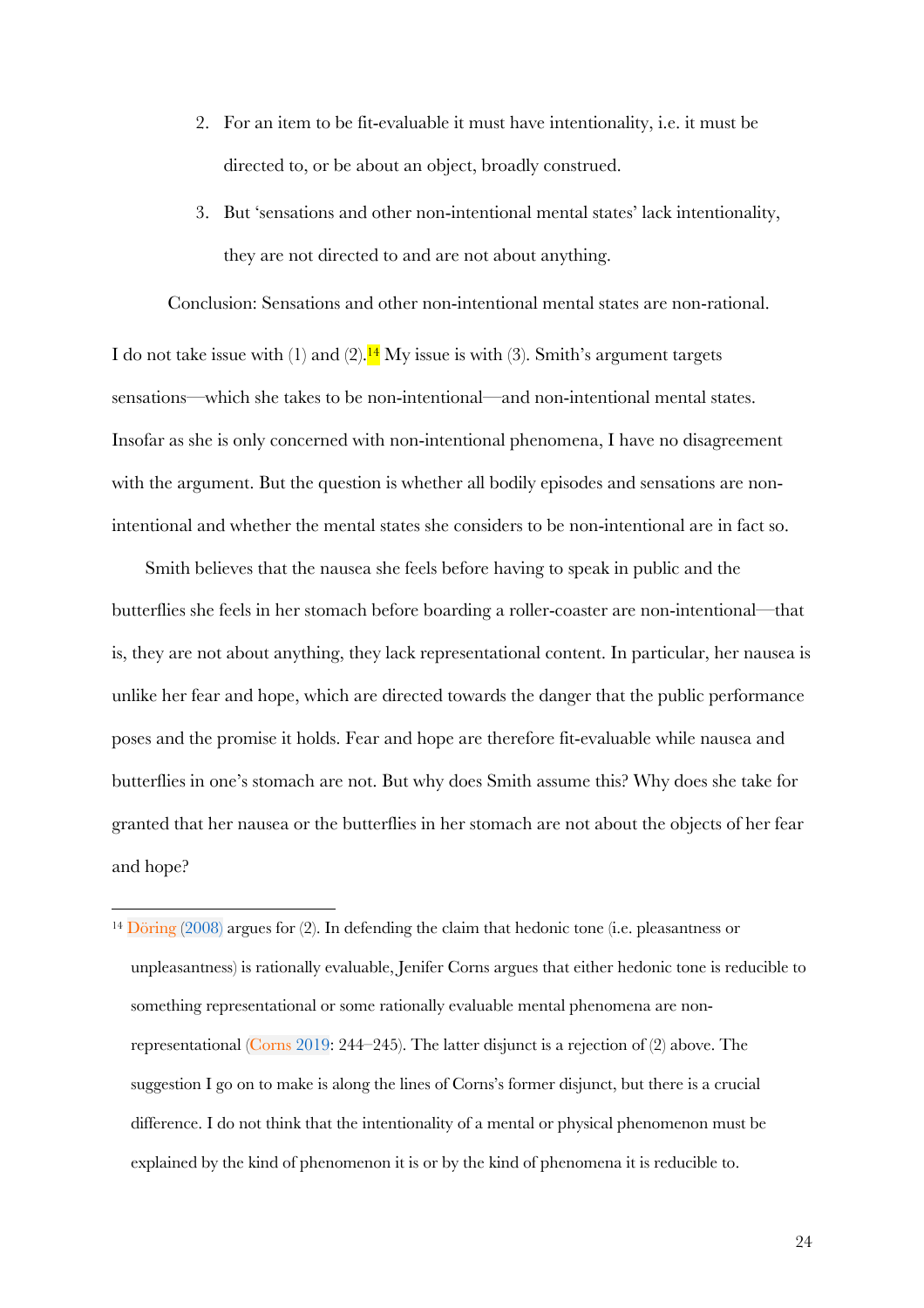One possible thought is that nausea is often non-rational; it often occurs without being about anything at all. It might therefore seem that nausea is not *the kind of state that has intentionality*. Similarly, since headaches can occur without being about anything, one might conclude that headaches that are associated with grief do not share the intentionality of grief. And, finally, since your heartrate can accelerate merely due to the fact that you were running to catch the bus, your accelerated heartrate during fear might seem to lack fear's intentionality.

The underlying assumption is that if a given item has intentionality, it must have it due to the type of item it is. Belief and intention are *essentially* intentional, they are types of attitudes that have representational content. Since nausea (like headaches and racing hearts) can lack intentionality, it is not the *type* of item that has intentionality, so any instance of nausea must also lack intentionality.

The idea that intentionality is determined by the type of mental or physical phenomenon under consideration leads to the following inference:

### **Intentionality by type**

If there are tokens of phenomenon of type *m* that lack intentionality, then there are no tokens of *m* that have intentionality.

I propose that our evaluative practices give us at least prima facie reason to doubt

**intentionality by type** and the assumptions that underlie it. One and the same type of item can be fit-evaluable on one occasion but not on another, where in the first instance it has intentionality and in the second it does not. In section 4.5 I propose a possible explanation for this phenomenon.

## 4.6 A narrative account of fit-evaluability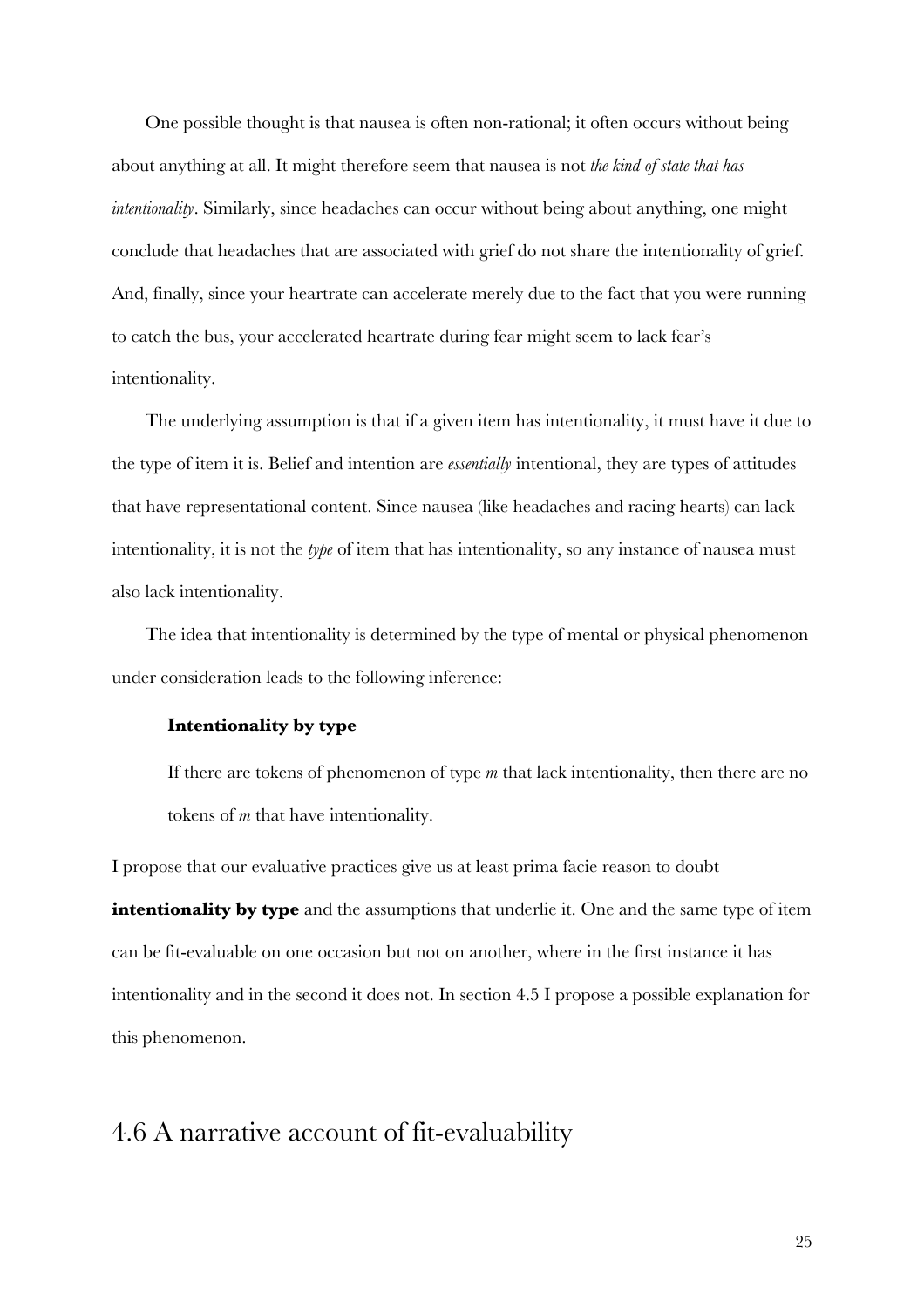I have argued that rationally evaluable items are fit-evaluable and that to be fit-evaluable they must have intentionality. I have also argued that we treat sensations and bodily episodes as sometimes fit-evaluable, sometimes not. The question I wish to consider in this section is how can the same type of sensation or bodily episode be fit-evaluable (and therefore have intentionality) on one occasion and not fit-evaluable (because lacking intentionality) on another? My aim is to find a theory that can answer this question. The theory I will adopt and elaborate on cannot be fully worked out within the confines of this chapter and the task of defending it will also have to wait for another occasion. However, the fact that our evaluative practices suggest it is a reason in its favour.

Let us return to the examples of heartrates. What might explain the fact that your accelerated heartrate after running to catch the bus is not fit-evaluable but the same heartrate while facing the bear is? And how can the same heartrate be about nothing at all in one case and about the danger you are facing in the other? The clue to answering these questions should be clear by now: when you are facing the bear your heartrate is associated with your fear and both seem to share the same intentional object. It is implausible that both your heartrate and your fear just happen to be about the same object; it is more likely that they have the same object because they are systematically related. A theory that answers our question would (1) describe a single element that explains, at once, the object of your heartrate *and* the object of your fear in BEAR ENCOUNTER, and (2) claim that a similar kind of explanation is lacking in RUNNING TO THE BUS.

A natural view of the systematic relation between accelerated heartrate and fear is that the former is an element of the latter. Consider, for example, Peter Goldie's description of the complexity of emotions:

An emotion is complex in that it will typically involve many different elements: it involves episodes of emotional experience, including perceptions, thoughts,

26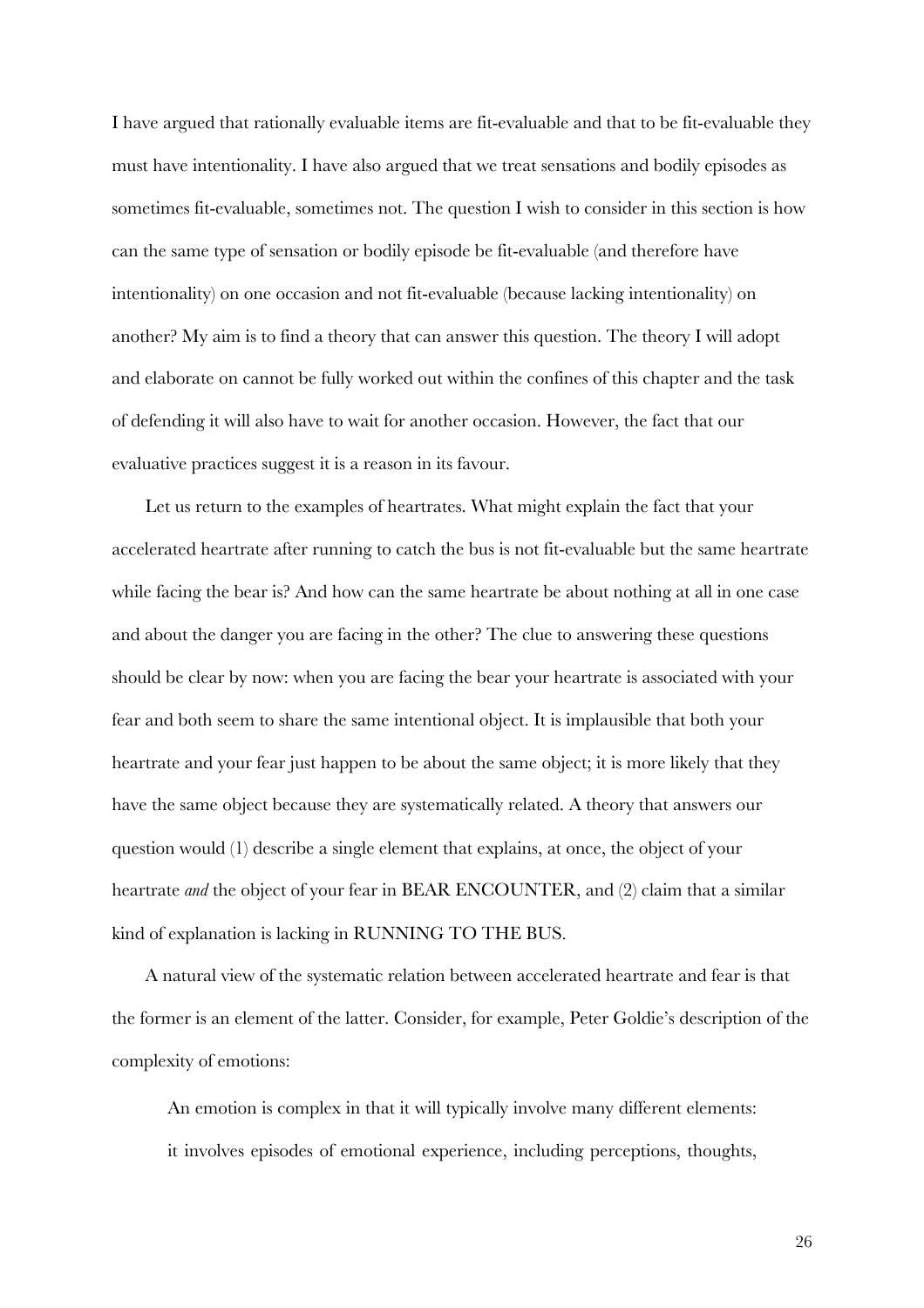and feelings of various kinds, and bodily changes of various kinds; and it involves dispositions, including dispositions to experience further emotional episodes, to have further thoughts and feelings, and to behave in certain ways. (Goldie 2000: 12–13)

To be sure, Goldie is here describing a richer and more enduring phenomenon than a shortlived emotional episode, such as the fear in BEAR ENCOUNTER. However, as Darwin's depiction of fear makes clear, short lived emotional episodes are often quite complex and involve various bodily occurrences and sensations. Thus, whether as a short-lived reaction or as a more enduring state that involves patterns of sensations, imaginings, thoughts, and motivations, fear is a complex phenomenon that, arguably, includes a person's accelerated heartrate as one element.

This does not yet answer the question of intentionality and fit-evaluability. While many theorists of emotion allow that emotions are complex, most deny that all the ingredients of an emotion share its intentional object. Rather, many assume that emotions must have some essential ingredient that is itself intentional and thus explains the intentionality and fitevaluability of the emotion. To name two leading families of view, judgemental theories of emotions assimilate emotions to evaluative or normative beliefs or judgements,<sup>15</sup> while perceptual theories construe emotions as perceptual experiences of evaluative properties.16 On many of these views, the bodily episodes that are elements of fear lack intentionality, but fear has intentionality because it is, at its core, a judgement or a perceptual experience of danger. These prominent views would deny that an accelerated heartrate is fit-evaluable when it is a component of fear.

<sup>15</sup> For example: Solomon (1976); Greenspan (1988); Nussbaum (2001).

<sup>16</sup> For example: Johnston (2001); Döring (2007); Tye (2008); Tappolet (2016).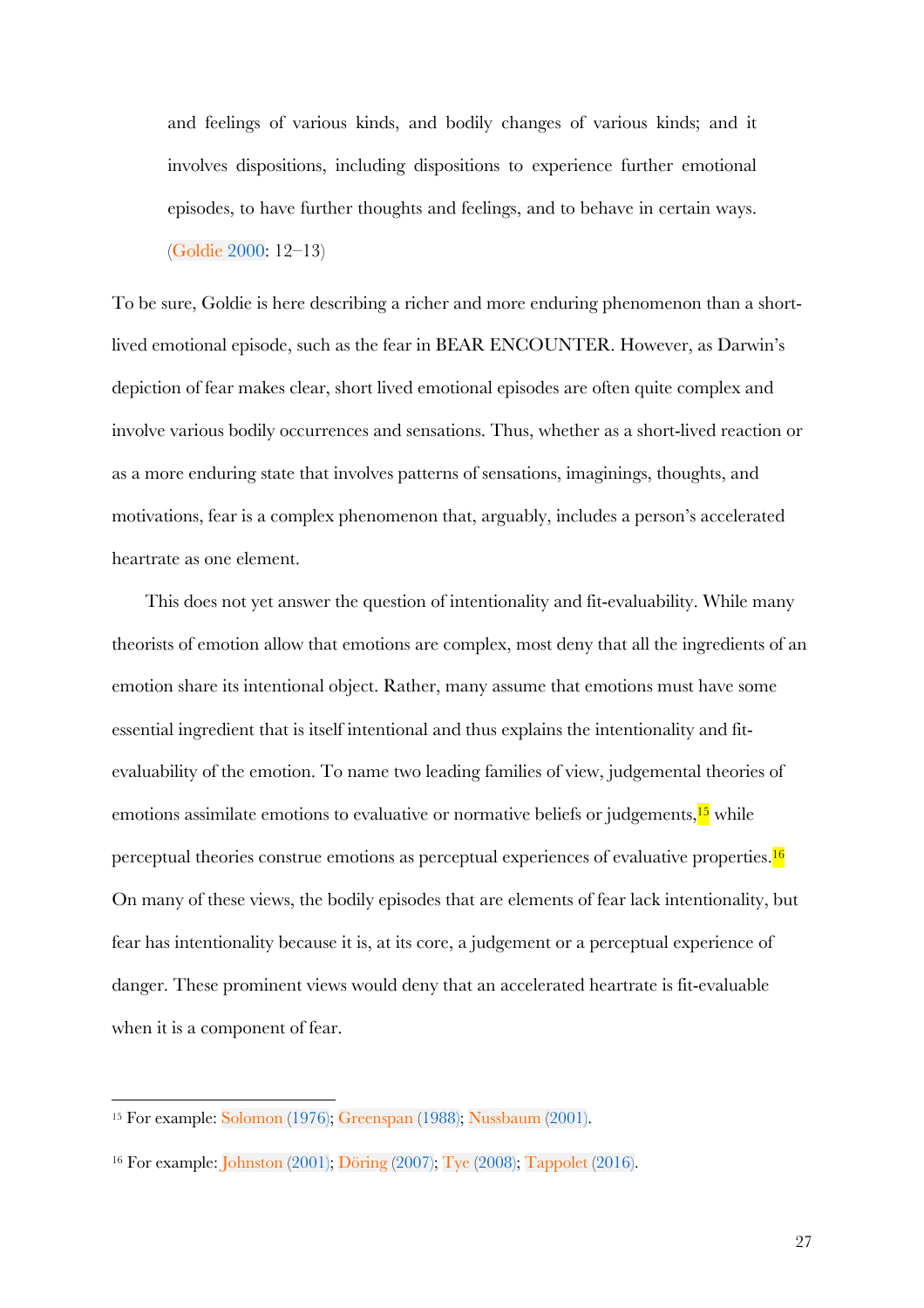Other views, however, take a more holistic approach. Deonna and Teroni, for example, argue that emotions are 'distinctive types of bodily awareness, where the subject experiences her body holistically as taking an attitude towards a certain object' and that we should 'move away from the curiously atomistic approach to bodily sensations implicit in many accounts of their role in emotions and recognize that, in emotions, these sensations are typically aspects of a whole pattern that constitutes a world-directed attitude' (Deonna and Teroni 2012: 79). Deonna and Teroni elucidate the relevant patterns of bodily sensations in terms of actionreadiness. Thus, 'fear of the dog is an experience of the dog as dangerous, precisely because it consists in feeling the body's readiness to act so as to diminish the dog's likely impact on it (flight, preemptive attack, etc.), and this felt attitude is correct if and only if the dog is dangerous' (81). On this view, one's racing heart is fit-evaluable when it is part of fear's pattern of action-readiness.

Deonna and Teroni's view is compatible with a view of emotions that appeals to narrative (83). According to Goldie, the different elements of a given emotion are structured as a recognizable emotion-type by a narrative in which they are embedded (Goldie 2000: 13). This suggestion follows Ronald de Sousa's idea that narratives, and specifically 'paradigm scenarios', define the character of our emotions:

We are made familiar with the vocabulary of emotion by association with *paradigm scenarios.* These are drawn first from our daily life as small children and later reinforced by the stories, art, and culture to which we are exposed. Later still, in literate cultures, they are supplemented and refined by literature. Paradigm scenarios involve two aspects: first, a situation type providing the characteristic *objects* of the specific emotion-type . . . and second, a set of characteristic or "normal" *responses* to the situation, where normality is first a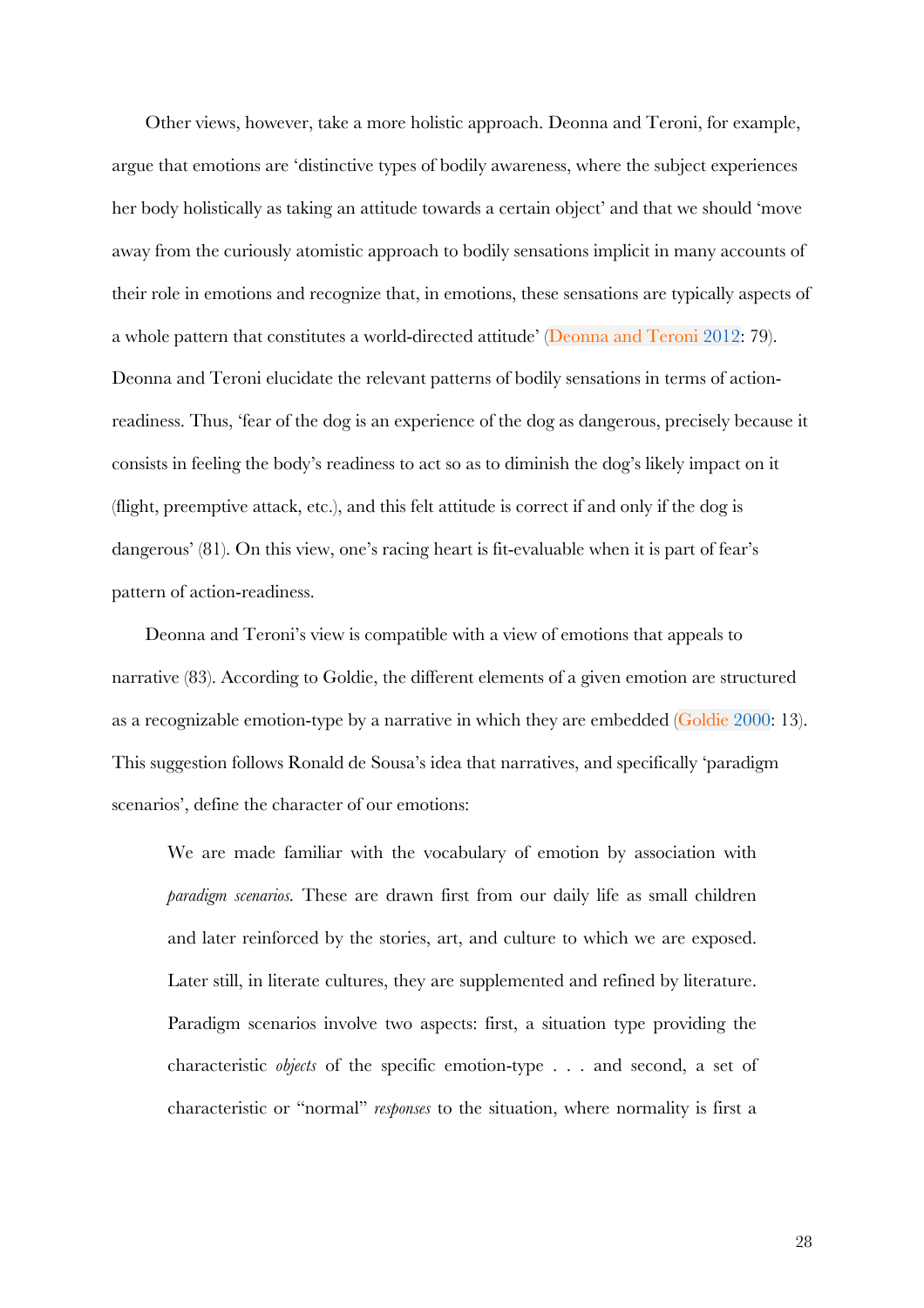biological matter and then very quickly becomes a cultural one. (de Sousa 1987: 182, emphasis in original)

According to de Sousa, emotion types are patterns that involve bodily episodes, affects, sensations, thoughts, and motivations, and are determined by paradigm scenarios or narratives. We draw on these familiar narratives to interpret situations we face and how we interpret these situations explains our emotional reactions to them.

Drawing on this picture, my proposal is that emotion-patterns inherit their fittingness from the fittingness of the narratives in which they are embedded. To unpack this idea, I will first explain what I take fitting narratives to be and then explain how they determine the fittingness of emotions.

Very roughly, and without getting into various controversies about the nature of narrative, we can characterize narrative as a representation of a series of events and of the people involved in them, delivered from a certain perspective or perspectives. Moreover, narratives attribute to the events they depict a certain coherence and meaning, as well as evaluative and emotional import. Employing this brief characterization, we can identify ways in which narratives can succeed or fail to be fitting.

To begin, note that narratives are *representations* of sequences or processes. In general, the events and things depicted in a narrative are not themselves a narrative. So a life-narrative is a narrative *of* a life, not a life that *is* a narrative; a self-narrative is a narrative *of* a self not a self that *is* a narrative (Goldie 2012: 153–154).

Since narratives are representations they might also *mis*represent. Narratives can misrepresent in various ways: they might distort facts and causal connections, fail to note relevant information, etc. I will call such misrepresentations *factual misrepresentations.* The first way in which narratives can fail to be fitting is by including factual misrepresentations.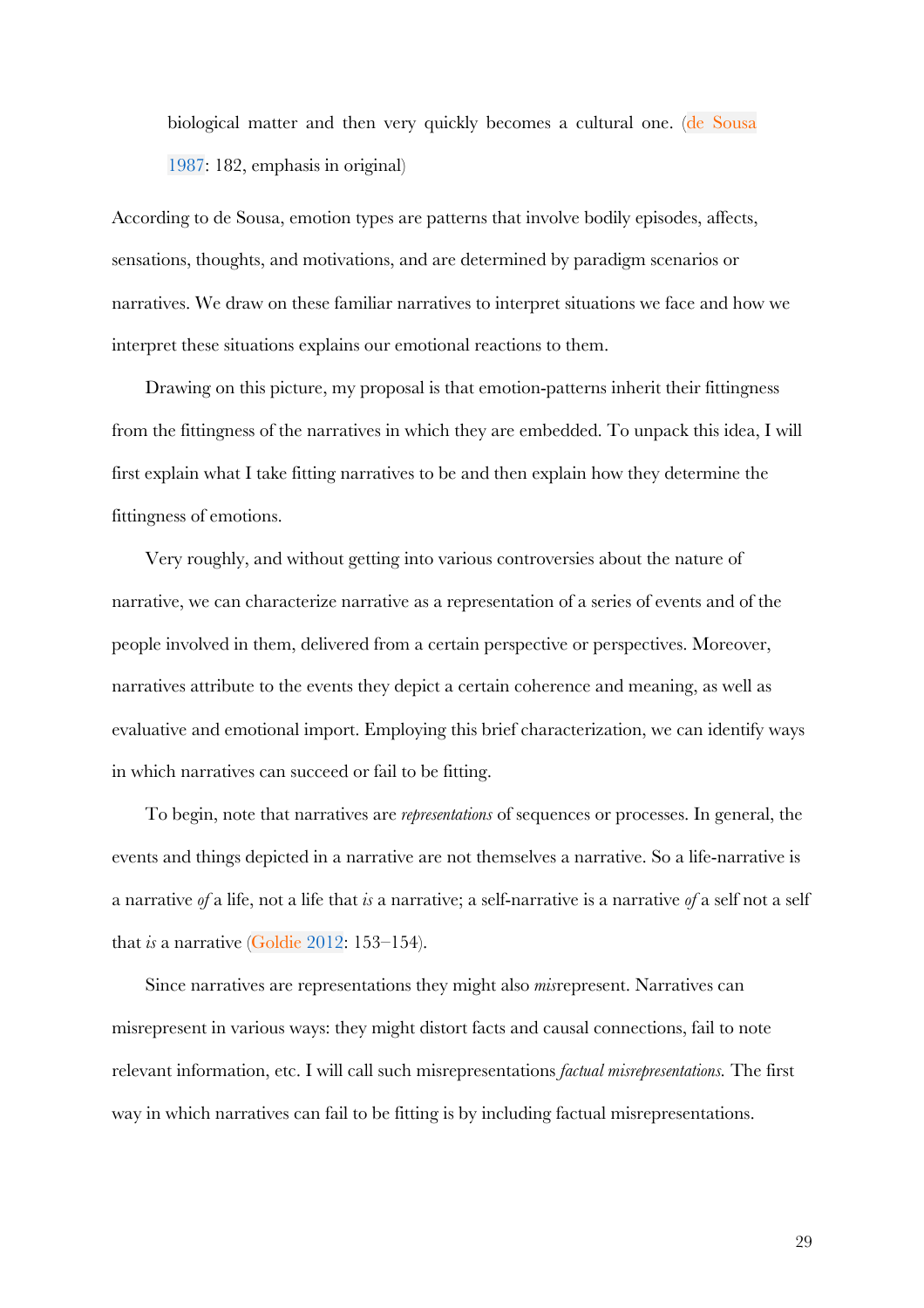There is, however, an important caveat with regard to factual misrepresentation in narrative. Some narratives do not purport (and are not expected) to faithfully represent things as they are, e.g. fictional narratives. The representation of facts in such narratives is not true, but it is not a *mis*representation either. Therefore, fictional narratives cannot fail to be fitting due to factual misrepresentation.

Another way in which narratives can misrepresent concerns the reactions they elicit or invite. Narratives are typically engaging—they engage the emotions and evaluative judgements of the audience. Thus, a narrative can misrepresent by eliciting or calling upon emotional and judgemental reactions that are not fitting to the events it depicts. For example, a narrative can falsely present an action as shameful, thereby eliciting the unfitting judgement that it is shameful, or it might falsely present an action as contemptible, thereby eliciting unfitting contempt for it. I will call such misrepresentations: *emotional and evaluative misrepresentations*. The second way in which narratives can fail to be fitting is by including emotional and evaluative misrepresentations.

Emotional and evaluative misrepresentations are possible even in fictional narratives, which do not purport to depict the truth. For example, a fictional narrative about a serial killer might elicit an unfitting reaction to the violence it depicts if it elicits, e.g. admiration for the killer. Of course, whether such reaction is indeed unfitting is debatable, but the fact it might be unfitting is sufficient to show that fictional narratives can, in principle, misrepresent in this way.

A narrative that includes no factual, emotional, or evaluative misrepresentations is a *completely fitting narrative*. <sup>17</sup> Narratives can be more or less fitting given the degree of accuracy and the quality of their representation. $^{18}$ 

30

<sup>17</sup> As noted above, a fictional narrative does not include any factual misrepresentations because it does not purport to depict facts at all. So a fictional narrative can be perfectly fitting.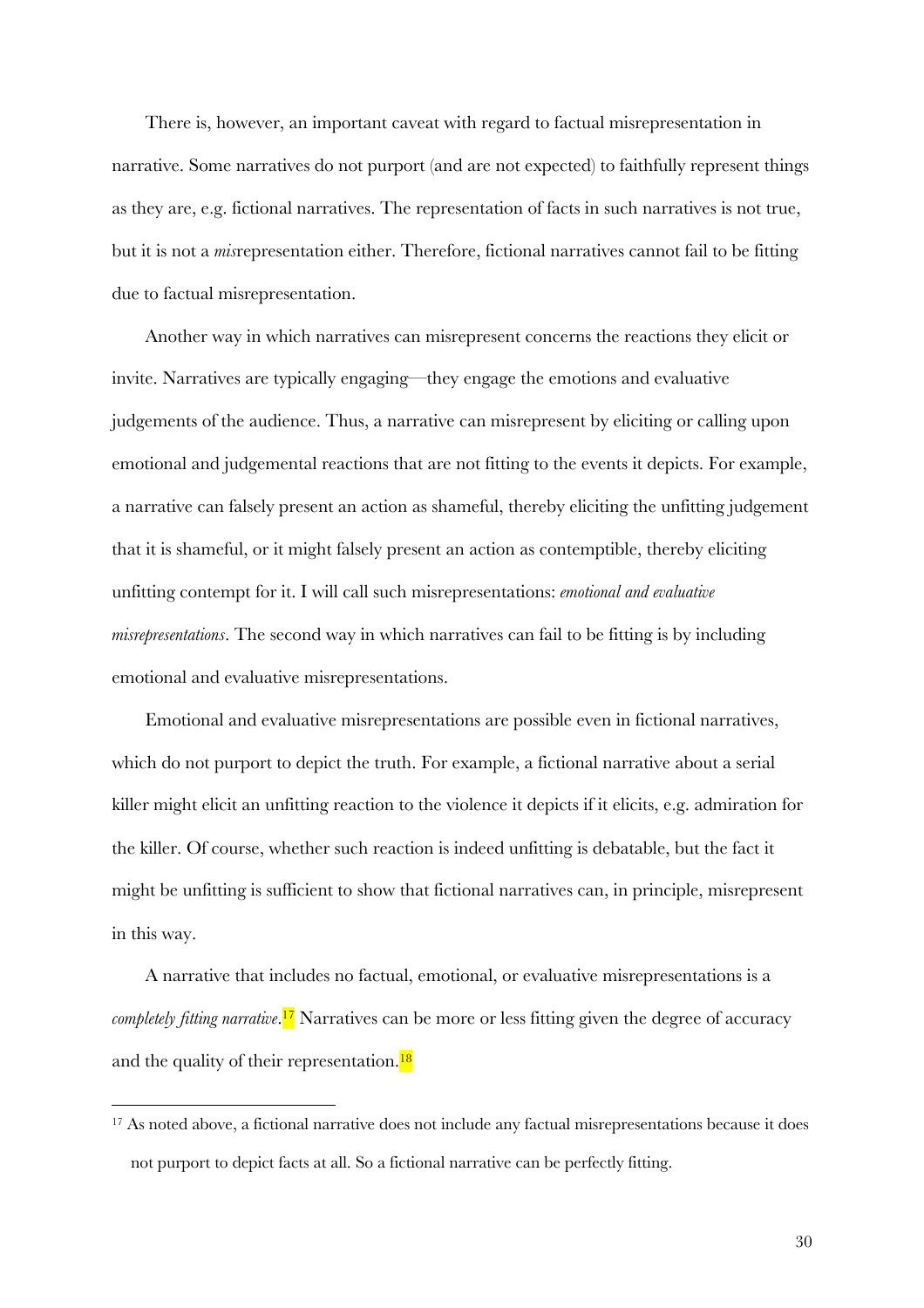Drawing on the narrative view of emotion described above, I propose that bodily episodes and sensations can have intentional objects and be fit-evaluable when and because they are explained as elements of fit-evaluable emotional reactions by the agent's fit-evaluable narrative representation of the situation. This dense formulation is meant to invoke three explanatory connections. First, the fact that the agent represents the situation by a fitevaluable narrative explains the occurrence of the agent's bodily episodes and sensations. Second, these bodily episodes and sensations have intentionality and are fit-evaluable because the narrative that explains their occurrence portrays the reaction pattern they are part of as fit-evaluable. Finally, the fittingness of the agent's narrative explains the fittingness of the agent's bodily episodes and sensations.<sup>19</sup> Thus, the proposal is that my fit-evaluable narrative in BEAR ENCOUNTER explains the occurrence of my fast heartrate, my fast heartrate is about something because the narrative that explains it portrays the fear of which it is part as being about something, and my heartrate is fitting when the narrative that explains its occurrence as part of fear is fitting.

Suppose you take a pill that makes your heart accelerate and then you encounter a bear. As you face the bear your heart races but this bodily episode is independent of your understanding of the situation. In such a case, your accelerated heartrate is non-rational even if you actually fear the bear. This is explained by the fact that your racing heart is not explained by your narrative representation of the situation. In BEAR ENCOUNTER, all that is mentioned is that you encounter a bear and that your heartrate accelerates, so we

<sup>18</sup> Although I acknowledge that whether fittingness is gradable is a controversial issue. See Berker in this volume.

<sup>19</sup> My proposal is in line with Neta's (2018): 'A series of events or states in the agent can amount to the agent's being committed to something only by virtue of the agent's representing those very same events or states as appropriately responsive to, or expressive of, that commitment' (298).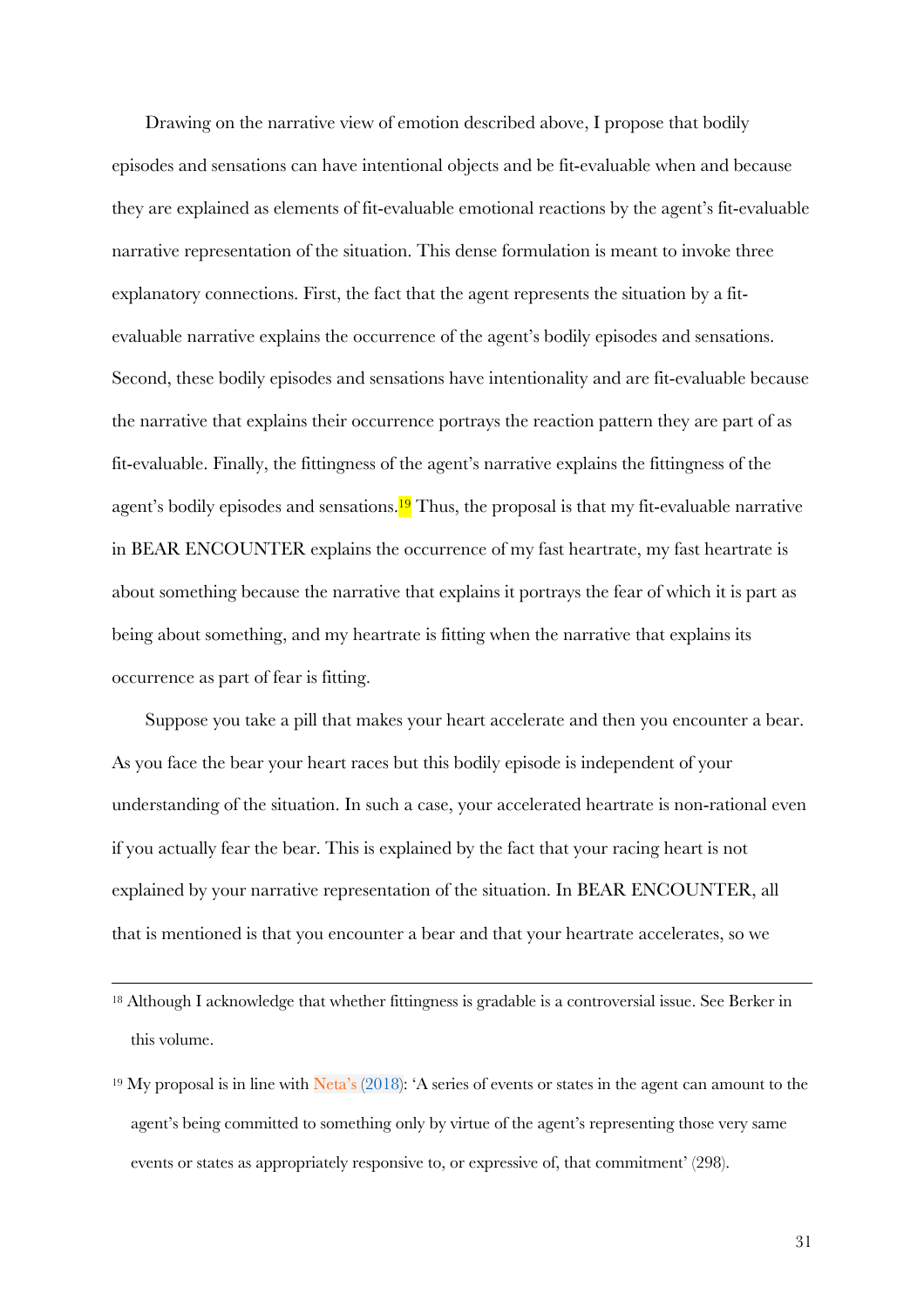assume that your heart races because of how you represent the situation to yourself—that is, as having a certain meaning and significance, relating your recent past (setting up camp in the forest) to the present moment (facing the enormous bear) and your immediate future (dying or surviving the bear encounter). The narrative understanding we attribute to you leads us to think that your heartrate is an element of your fit-evaluable fear.

To illustrate the role of fit according to my proposal, let me introduce another example. Stuck in traffic on my way home from work, I scratch my chin. A fellow driver mistakes my hand movement for an insult and responds with anger. I cannot hear him but I see his facial expressions and hand movements through the windshield. If I didn't know better, I might think he is having some kind of seizure. However, given my understanding of the story he must be telling himself, his frantic movements strike me as elements of anger. Thus, the fact that he represents the situation as he does explains his sensations and bodily episodes as elements of anger. Moreover, his bodily episodes and sensations have intentionality and are fit-evaluable because they are explained as such by his fit-evaluable narrative, according to which I intentionally insulted him. However, his fit-evaluable narrative is not fitting: it misrepresents my intention and the evaluative significance of my hand movement. Since his narrative is not fitting, the anger explained by his narrative—which includes his racing heart, his facial expressions, his hand movements, and all the rest—is not fitting either.

There is, however, also the possibility that I am mistaken in my interpretation of the situation. Maybe the driver is not angry at all but is, in fact, having a seizure. In this case, the driver's bodily episodes are non-rational because they are *not* explained by his fit-evaluable narrative representation of the situation. In fact, my own narrative representation of the situation is unfitting.

Let me briefly conclude. I claimed that sometimes bodily episodes and sensations seem to have the characteristics of *fit-evaluable items*. I also suggested that suspicion of this initial

32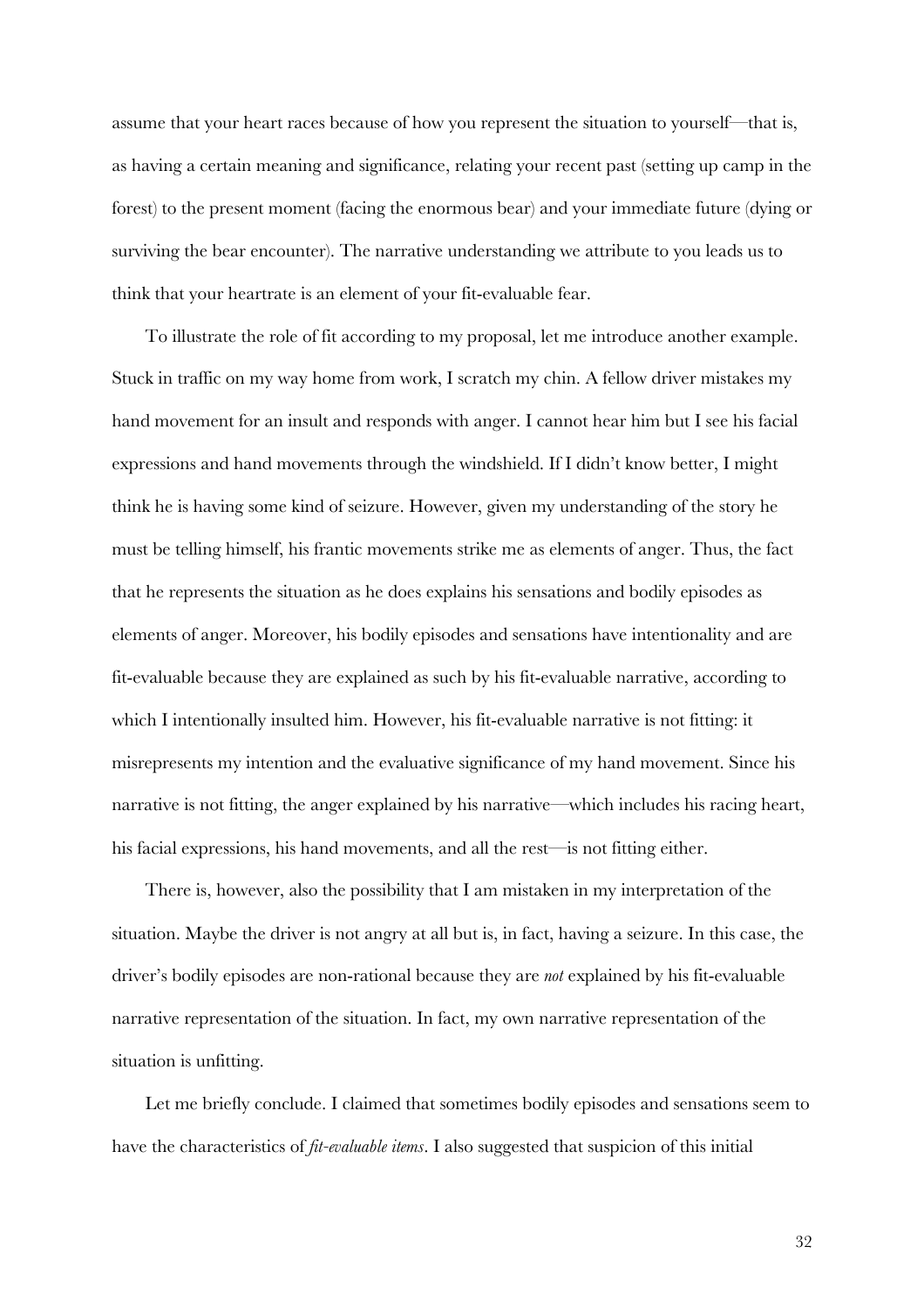impression might be explained by the assumption that intentionality, which is necessary for fit-evaluability, is type dependent. For instance, fear, belief, and desire are *types* of items that have intentional objects and therefore they satisfy a necessary condition for fit-evaluability. Since bodily episodes and sensations are not types of items that have intentionality, no bodily episode or sensation has intentionality and therefore none is fit-evaluable. I responded to this line of reasoning by rejecting the assumption that intentionality and fit-evaluability are type dependent and developing a preliminary theory that explains why bodily episodes and sensations are *sometimes* fit-evaluable. The theory is that bodily episodes and sensations can have intentional objects and be fit-evaluable when and because they are explained as elements of fit-evaluable emotional reactions by the agent's fit-evaluable narrative representation. Thus, I believe that narratives should play a more central role in our philosophical theorizing about fit and practical reason more generally.

### **References**

- Boyle, M. (2011) 'Making up your mind' and the activity of reason. *Philosophers' Imprint* 11/17.
- Brady, M. (2018) The rationality of emotional and physical suffering. In *Philosophy of Pain: Unpleasantness, Emotion, and Deviance*, ed. D. Bain, M. Brady, and J. Corns. London: Routledge. 81–94.
- Broad, C. D. (1930) *Five Types of Ethical Theory*. London: Routledge. Cholbi, M. (2017) Grief's rationality, backward and forward. *Philosophy and Phenomenological Research* 94, 255–272.
- Corns, J. (2019) Hedonic rationality. In *Philosophy of Suffering* ed. D. Bain, M. Brady, and J. Corns. London: Routledge. 229–250.
- Currie, G. (2010) *Narratives and Narrators: A Philosophy of Stories*. Oxford: Oxford University Press.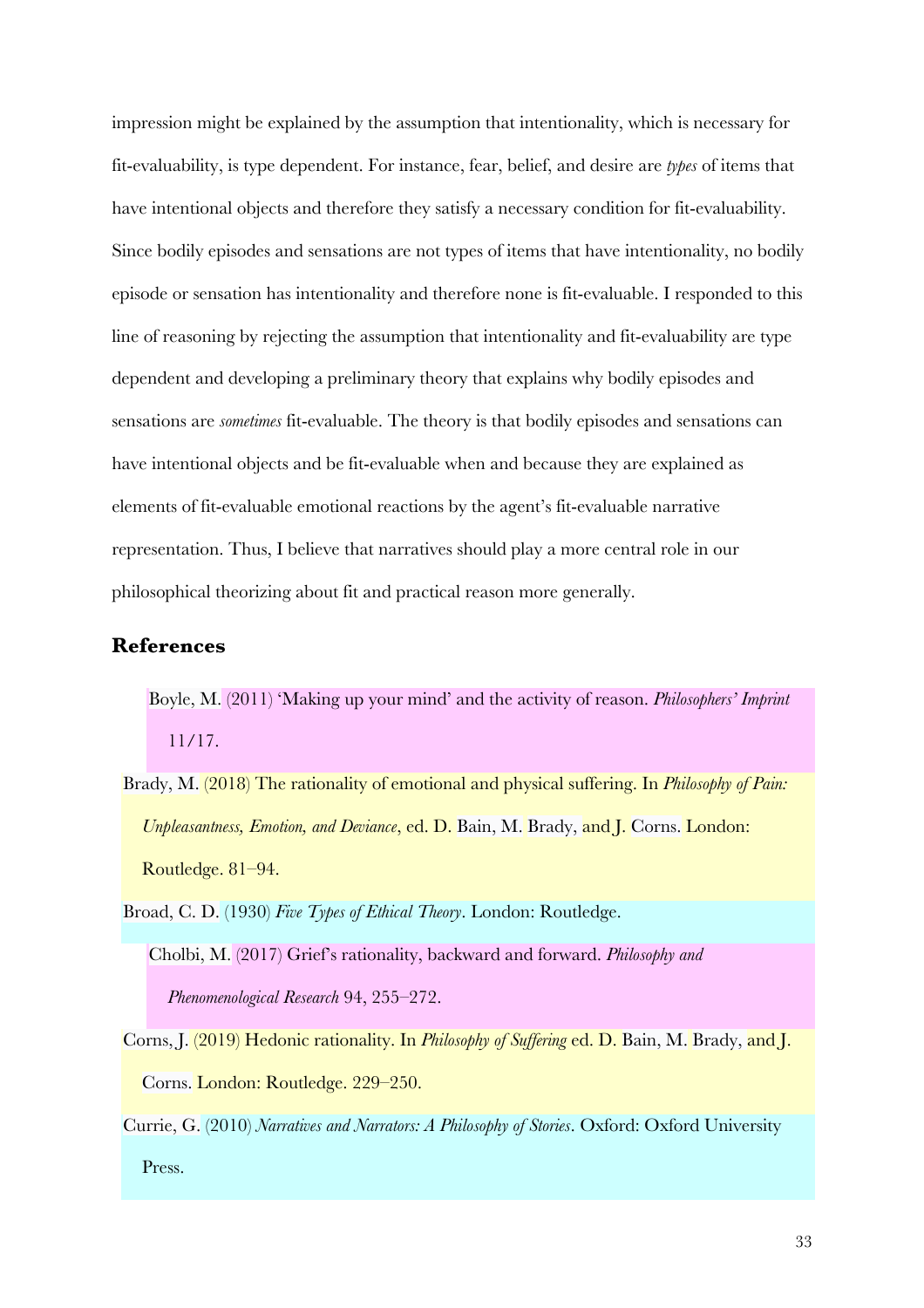Danielsson, S. and J. Olson. (2007) Brentano and the buck-passers. *Mind* 116, 511–522. D'Arms, J. and D. Jacobson. (2000) Sentiment and value. *Ethics* 110, 722–748.

Darwin, C. (1872/2009) *The Expression of the Emotions in Man and Animals*. Intro and commentary by P. Ekman. London: Harper Perennial.

De Sousa, R. (1987) *The Rationality of Emotions*. Cambridge, MA: MIT Press.

Deonna, J. and F. Teroni. (2012) *The Emotions: A Philosophical Introduction*. London: Routledge.

Döring, S. (2007) Seeing what to do: Affective perception and rational motivation. *Dialectica* 61, 363–394.

- Döring, S. (2008) Conflict without contradiction. In *Epistemology and Emotions*, ed. G. Brun, U. Kuenzle, and D. Dogouglu. Farnham: Ashgate. 83–104.
- Gibbard, A. (1990) *Wise Choices, Apt Feelings*. Cambridge, MA: Harvard University Press.
- Goldie, P. (2000) *The Emotions: A Philosophical Exploration*. Oxford: Oxford University Press.
- Goldie, P. (2012) *The Mess Inside: Narrative, Emotion, and the Mind*. Oxford: Oxford University Press.
- Greenspan, P. (1988) *Emotions and Reasons*. London: Routledge. Gustafson, D. (1989) Grief. *Noûs* 23, 457–479.
- Hedden, B. (2015) *Reasons without Persons*. Oxford: Oxford University Press. Hieronymi, P. (2005) The wrong kind of reason. *The Journal of Philosophy* 102, 437–457.
- 

Hieronymi, P. (2009) Two kinds of agency. In *Mental Actions*, ed. L. O'Brien and M.

Soteriou. Oxford: Oxford University Press. 138-161.

Hieronymi, P. (2014) Reflection and responsibility. *Philosophy and Public Affairs* 42, 3–41.

Howard, C. (2016) In defense of the wrong kind of reason. *Thought* 5, 53–62.

Howard, C. (2018) Fittingness. *Philosophy Compass* 13, e12542.

Howard, C. (2019) The fundamentality of fit. *Oxford Studies in Metaethics* 14, 216–236.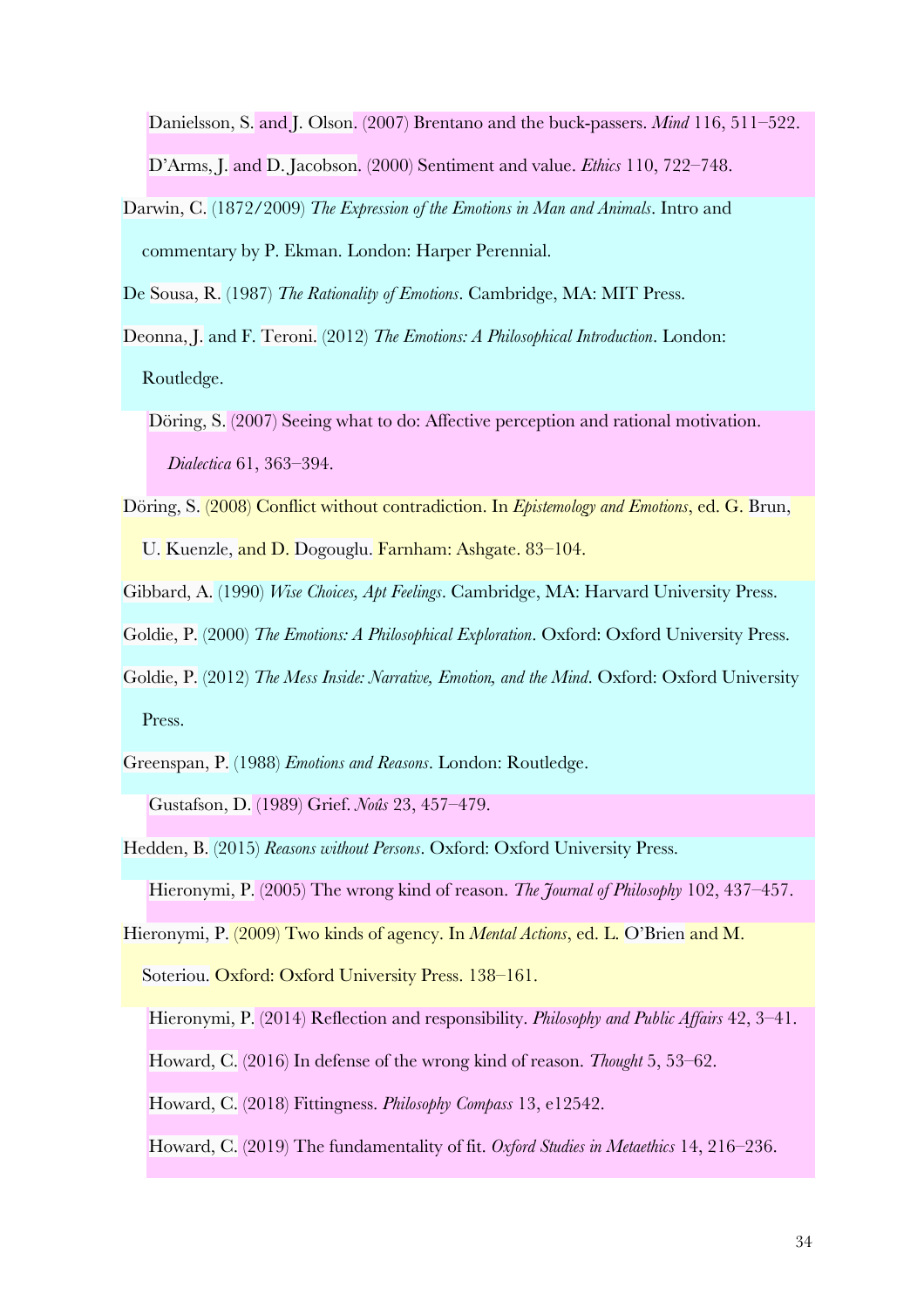- Johnston, M. (2001) The authority of affect. *Philosophy and Phenomenological Research* 63, 181–214.
- Jollimore, T. (2004) Meaningless happiness and meaningful suffering. *The Southern Journal of Philosophy* 42, 333–347.
- Leary, S. (2017) In defense of practical reasons for belief. *Australasian Journal of Philosophy* 95, 529–542.

Marušić, B. (2018) Do reasons expire? An essay on grief. *Philosophers' Imprint* 18, 1–22.

Marušić, B. (forthcoming) *On the Temporality of Emotions: An Essay on Grief, Anger, and Love*. Oxford: Oxford University Press.

McHugh, C. (2017) Attitudinal control. *Synthese* 194, 2745–2762.

McHugh, C. and J. Way. (forthcoming) All reasons are fundamentally for attitudes. *Journal of Ethics and Social Philosophy*.

Moller, D. (2007) Love and death. *Journal of Philosophy* 104, 301–316.

Moller, D. (forthcoming) Love and the rationality of grief. In The Oxford Handbook of Philosophy of Love, ed. C. Grau and A. Smuts. Oxford: Oxford University Press. DOI: 10.1093/oxfordhb/9780199395729.013.35

Moran, R. (2001) *Authority and Estrangement*. Princeton, NJ: Princeton University Press.

Moran, R. (2017) Frankfurt on identification. In his *The Philosophical Imagination: Selected Essays*. Oxford: Oxford University Press. 136–157.

Na'aman, O. (2021) The rationality of emotional change: Towards a process view. *Noûs* 55, 245–269.

Neta, R. (2018) Rationally determinable conditions. *Philosophical Issues* 28, 289–299.

Nolfi, K. (2015) Which mental states are rationally evaluable, and why? *Philosophical Issues* 25, 41–63.

Nussbaum, M. (2001) *Upheavals of Thought*. Cambridge: Cambridge University Press.